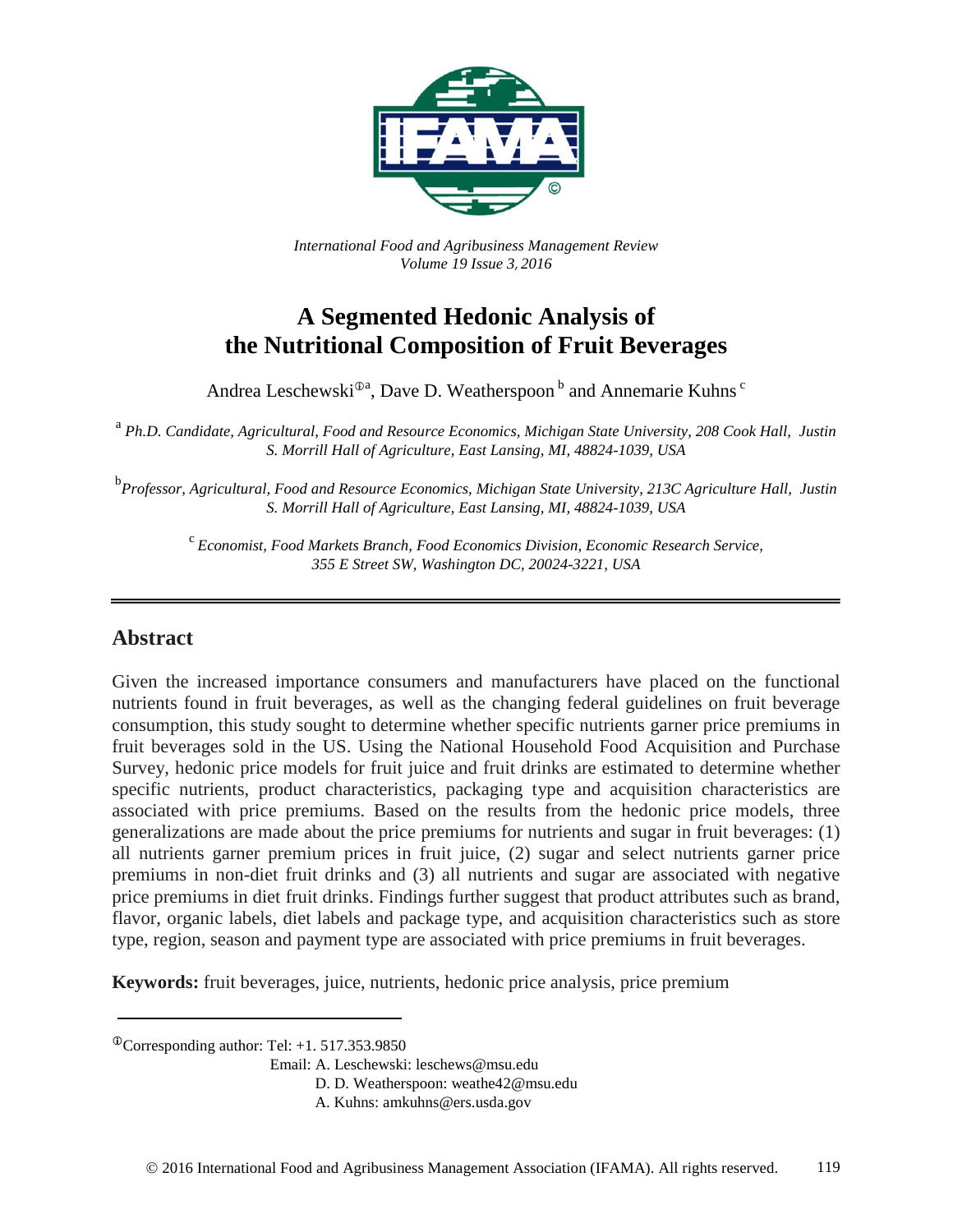## **Introduction**

With the average American consuming nearly 40 liters of fruit beverages every year, the United States is one of the world's largest fruit beverage consumers (Euromonitor 2015; Singh et al. 2015). Fruit beverages can be grouped into two categories: fruit juice and fruit drinks. Fruit juice is defined as pure, 100% juice with no added ingredients, while fruit drinks are fruit beverages containing ingredients other than fruit juice, such as sugar, and often have minimal nutritional value (Mintel Report 2015). On average, fruit drinks contain only 10% fruit juice (Harris et al. 2011).

Currently, a significant shift in fruit beverage consumption is occurring in the US, due largely to concerns over its sugar content. Wang et al. (2008) explain that fruit beverages' sugar content is similar to that of soft drinks and other sugar-sweetened beverages. Studies have further found evidence that fruit beverage consumption is associated with an increased risk for obesity, heart disease and diabetes (Dennison et al. 1997; Wojcicki and Heyman 2012; Imamura et al. 2015; Eshak et al. 2013). Reflecting these concerns, the Dietary Guidelines for Americans have been revised and now recommend abstaining from fruit drink consumption and limiting fruit juice consumption (USDA 2015). As a result, the United States Department of Agriculture has cut back on fruit beverage provisions in food assistance programs such as Women, Infants, and Children (WIC), and has begun regulating fruit beverage sales in schools. Consumers' reactions to these concerns and changing federal guidelines/programs are reflected in the sales declines for fruit juice and non-diet fruit drinks from 2010 to 2015 (Mintel Report 2015; Okrent and MacEwan 2014).

Despite its high sugar content, many nutritionists view fruit beverages as an important source of vitamins and minerals and as a cost-effective way for consumers to meet their daily fruit intake recommendations (O'Neil et al. 2012; Clemens et al. 2015). Among its consumers, fruit beverages are increasingly purchased for their functional attributes i.e. the nutrients they contain (Mintel Report 2014). According to Mintel, over 40% of Americans depend on fruit juice as a source of added nutrients in their diets (2015). Manufacturers have responded to the demand for functional fruit beverages by emphasizing the naturally occurring nutrients in their products and introducing fruit beverages fortified with vitamins and minerals (Siro et al 2008; Bishai and Nalubola 2002).

Given the increased importance consumers and manufacturers have placed on the functional nutrients found in fruit beverages, as well as the changing federal guidelines on fruit beverage consumption, this study seeks to determine whether specific nutrients garner price premiums in fruit beverages sold in the US. Specifically, this study seeks to answer the following questions: (1) which nutrients found in fruit beverages garner price premiums, (2) do the specific nutrients that garner price premiums vary by fruit beverage type and (3) what other attributes of fruit beverages garner a price premium. This study adds to the literature in that it is the first to consider whether specific nutrients garner price premiums in fruit beverages sold in the US. Further, this study is the first to estimate separate hedonic models for fruit juice and fruit drinks, thus allowing price premiums for nutrients to differ between the two fruit beverage types.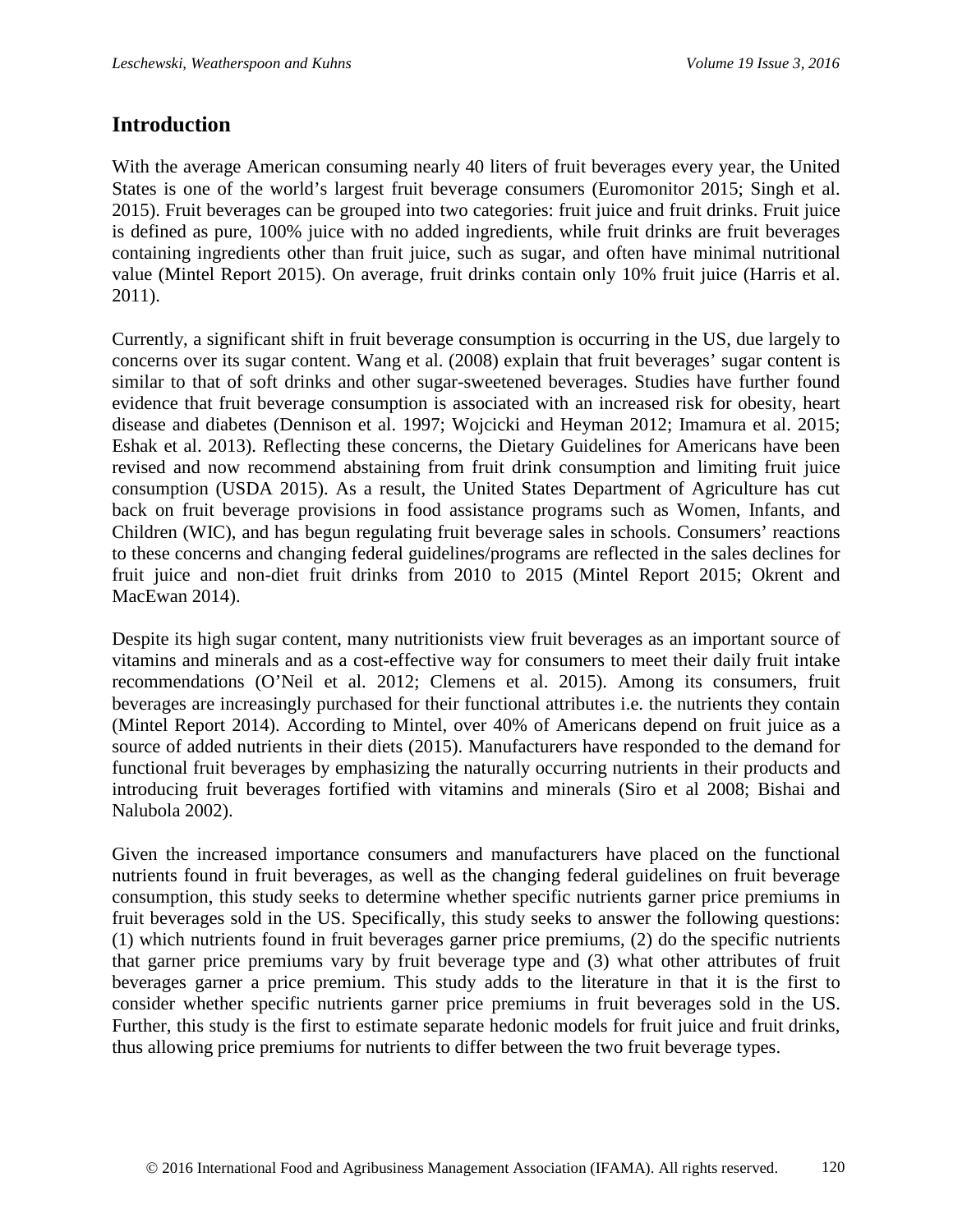## **Background**

#### *US Fruit Beverage Industry*

The US is one of the largest consumers of fruit beverages, with 8.4 and 4.2 billion liters of fruit juice and fruit drinks purchased in 2014 (Euromonitor 2015; Singh et al. 2015). According to Mintel, approximately 75% (49%) of US consumers reported drinking fruit juice (drinks) in 2015. Orange (mixed fruit) is the most popular flavor of fruit juice (fruit drink), with a 60% (29%) market share (Euromonitor 2015). Other leading fruit juice (drink) varieties in order of market share include apple, mixed fruit, tomato, grape, cranberry, grapefruit, prune and lemon (citrus, berry, lemonade, grape and apple) (Euromonitor 2015).

The fruit beverage industry in the US is relatively concentrated, with ten major companies accounting for 70% of fruit beverage sales. These companies and their respective market shares are as follows: Coca-Cola Co. (18.2%), PepsiCo Inc (13.4%), Campbell Soup (7.7%), Kraft Foods Group Inc. (6.6%) Ocean Spray Cranberries Inc. (6.5%), Dr. Pepper Snapple Group (5.3%), National Grape Cooperative Association Inc. (3.7%), Citrus World (3.3%), Beverage Holdings (2.4%) and Nestle (2.2%) (Euromonitor 2015).

#### *Nutritional Composition of Fruit Beverages*

In the US, sugar-sweetened beverages are the single greatest source of added sugars in the American diet, with fruit drinks alone accounting for 10% of the added sugar consumed every year (Krebs-Smith 2001; US 2015). On average, an eight-ounce fruit drink serving contains thirty-two grams of sugar or approximately 100% of one's recommended daily sugar intake (Harris et al. 2011). A 2014 report by Yale's Rudd Center for Food Policy and Obesity further explains that the average fruit drink sold in the US contains only 10% fruit juice, with the remaining 90% of the drink comprised of water and sugar (Harris et al. 2011). Correspondingly, fruit drinks are described as providing empty calories, in that they are high in energy from added sugars, but low in nutrients such as vitamins, minerals, and fiber (Reedy and Krebs-Smith 2010).

Unlike fruit drinks, fruit juice has historically been viewed as an important source of nutrients in the American diet. A detailed summary of the nutritional composition of seven common varieties of fruit juice is provided in Table A1 in Appendix A. In general, fruit juice is a significant source of Vitamin C, Potassium, Magnesium, Iron and Phosphorus (O'Neil and Nicklas 2008). However, despite being a natural source of vitamins and minerals, all fruit juice varieties have high sugar contents, ranging from 49% of the recommended daily sugar intake for an 8oz serving of grapefruit juice to 119% for grape juice (O'Neil and Nicklas 2008; FDA 2013b).

#### *Federal Programs, Policies and Guidelines Concerning Fruit Beverages*

Over the past decade, federal programs, policies, and guidelines have been altered or enacted in response to concerns over the high sugar content of fruit beverages in the US. Issued every five years, the Dietary Guidelines for Americans (DGA) provide consumers with guidance on maintaining a healthy diet and serve to inform food, health and nutrition policy (USDA 2015). The DGA recommendations on fruit beverage consumption have evolved considerably over the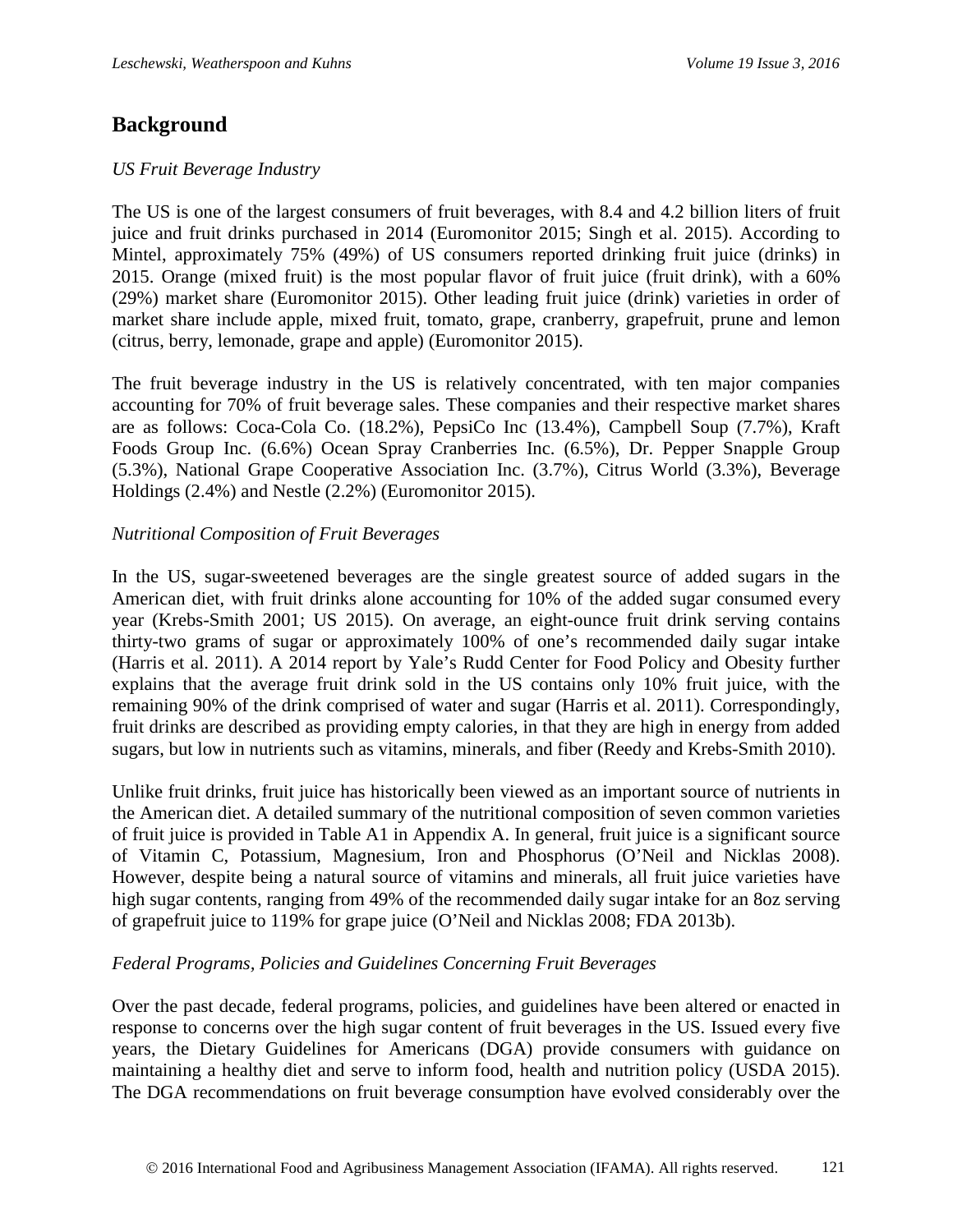past decade. In 2005, the DGA recommended choosing fruit beverages with little-added sugar (US 2005). By 2010, the DGA specifically stated to abstain from consuming fruit drinks and suggested limiting children's intake of fruit juice, especially if children are overweight or obese (US 2010). In the 2015 DGA, specific limits were placed on added sugar consumption, with no more than 10% of one's calories to be derived from added sugar (US 2015).

In 2007, the USDA's nutrition program for Women, Infants, and Children (WIC) was revised in response to the 2005 DGA's recommendation to choose beverages with little-added sugar (Cole et al. 2011). Established in 1966, the goal of WIC is to provide supplemental foods containing nutrients known to be lacking in the diets of at-risk women and children (Oliveira et al. 2002). Since its inception, fruit juice has been among the items provided by WIC due to its vitamin content. To be deemed WIC eligible, a product must contain only 100% unsweetened, pasteurized juice and contain a minimum of 20 mg of Vitamin C per 100ml of juice (USDA 2016b). In compliance with the 2005 DGA, revisions made to WIC in 2007 include the removal of fruit juice from all infant packages and a nearly 50% reduction in the maximum fruit juice prescription for women and children (Cole et al. 2011).

The USDA has also taken steps to regulate beverages sold in US schools. In July of 2014, the USDA implemented the Smart Snacks in School Standards which defined nutritional standards that all foods and beverage items sold in schools must satisfy (USDA 2013a). The standards effectively banned the sales of SSBs in schools, including fruit drinks. Among fruit beverages, only 100% fruit juice or 100% fruit juice diluted with water and with no added sugar can be sold in schools. The standards also limit the portion size of fruit juice that can be sold to 8oz and 12oz in elementary and middle/high schools respectively (USDA 2013a).

#### *Changing Consumer Demand for Fruit Beverages*

Consumers have reacted to the concerns over the sugar content in fruit beverages, as well as the changing federal guidelines and programs, by altering their fruit beverage consumption (Okrent and MacEwan 2014)*.* Fruit juice expenditures in the US declined by 5% from 2010 to 2015, with approximately 34% of consumers who stopped drinking fruit juice doing so because of its high sugar content (Mintel Report 2015; Mintel Report 2014). During the same time period, fruit drink expenditures increased by 6%, driven primarily by the development of products containing fewer calories and less sugar (Mintel Report 2015; Taylor 2014; Okrent and MacEwan 2014).

Among consumers, fruit beverages are increasingly viewed as functional foods (Mintel Report 2014). The Functional Food Center defines functional foods as "natural or processed foods that contain known or unknown biologically-active compounds; which, in defined, effective nontoxic amounts, provide a clinically proven and documented health benefit for the prevention, management, or treatment of chronic disease" (Martirosyan and Singh 2015). According to Mintel, 40% (24%) of US consumers who purchase fruit juice (fruit drinks) look for vitamin or mineral enhanced formulas (Mintel Report 2014). Leading functional ingredients consumers seek in fruit beverages include Vitamin C, Vitamin D and Calcium (Euromonitor 2016). In addition to added nutrients, approximately 43% of fruit juice and fruit drink consumers are interested in no sugar added or low sugar varieties. (Mintel Report 2014).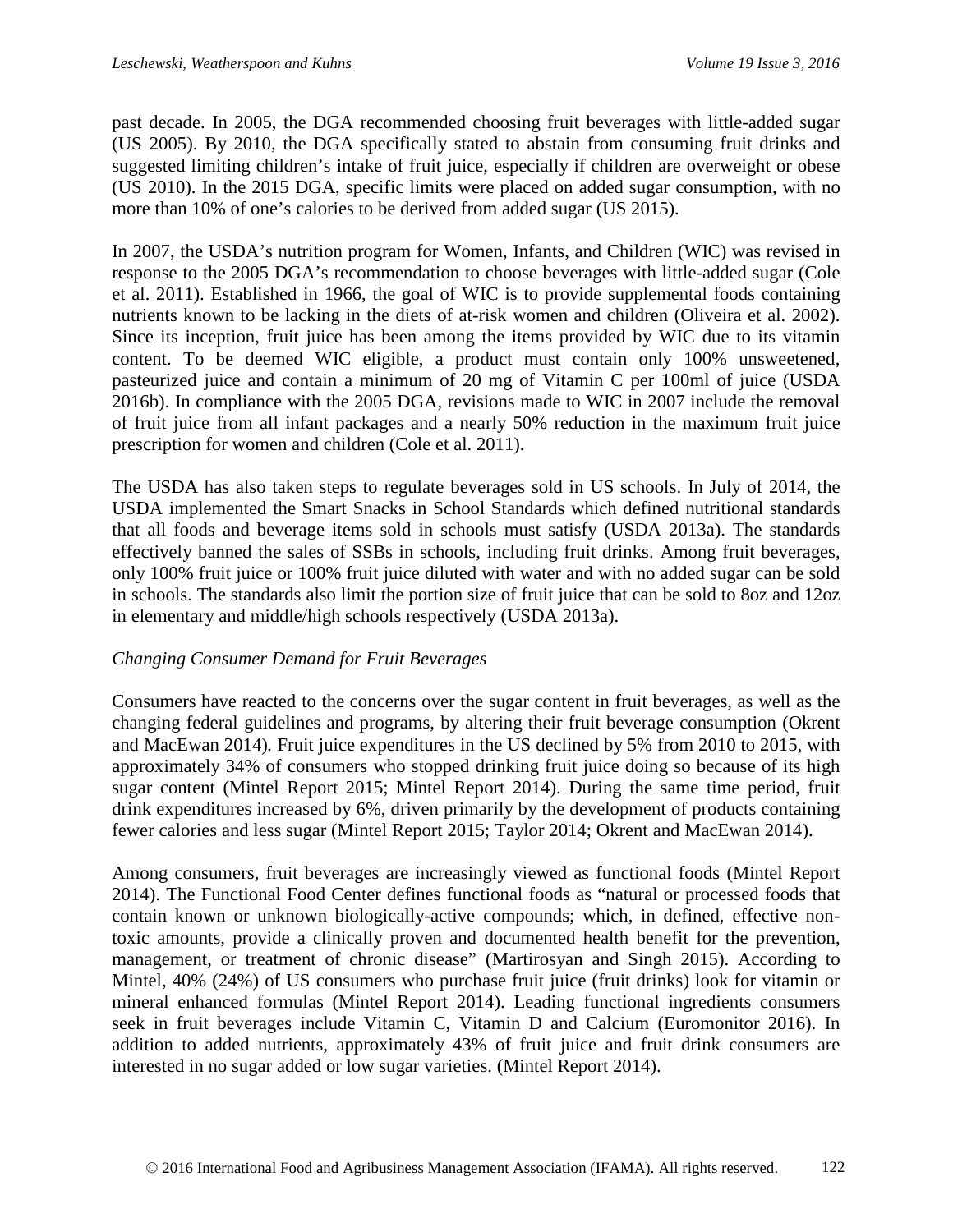In response to consumer demand for functional fruit beverages, manufacturers are emphasizing the naturally occurring nutrients in its products and introducing new fruit beverages fortified with vitamins and minerals (Siro et al. 2008; Bishai and Nalubola 2002). Key nutrients manufacturers are fortifying their fruit juice (drink) products with include Calcium, Vitamin D and Vitamin C (Vitamin C and Vitamin E) (Euromonitor 2016). In addition to functional attributes, a main area of focus for fruit beverage manufacturers is sugar reduction in its products (Mintel Report 2015). Manufacturers are conveying the nutritional benefits of their fruit beverages to consumers through the use of front-of-package labels. Detailed in Table 1, common front-of-package nutrition labels on fruit beverages include: good source of vitamins/antioxidants; percent (%) of daily values of vitamins/minerals; natural source of antioxidants; and no added/reduced/less sugar.

|                             | 100% Fruit Juice                                                                                                       | <b>Fruit Drinks</b>                                                                          |
|-----------------------------|------------------------------------------------------------------------------------------------------------------------|----------------------------------------------------------------------------------------------|
| Vitamin C                   | % Daily Value Vitamin C • An Excellent Source of<br>Vitamin $C \bullet$ With Vitamin $C$                               | With Vitamin $C \bullet \%$ Vitamin C Per<br>Serving ● Excellent/Good Source of<br>Vitamin C |
| Vitamin D                   | An Excellent Source of Vitamin $D \bullet$ Plus Calcium &<br>Vitamin D                                                 | Plus Vitamin D                                                                               |
| Vitamin E                   | % Daily Value of Vitamin E                                                                                             | Great Source of Vitamin E                                                                    |
| Antioxidants                | Antioxidant Advantage • Packed with Antioxidants<br>A & C • Essential Antioxidants • Natural Source of<br>Antioxidants | Antioxidants Vitamin C & E · 100%<br>Daily Value of the Antioxidant<br>Vitamin C             |
| Multiple<br><b>Vitamins</b> | With Vitamins A,B,C,D,E $\bullet$ Packed with Vitamins $\bullet$<br><b>Excellent Source of Vitamins</b>                | Good Source of Vitamins A, C, E                                                              |
| Calcium                     | % Daily Value of Calcium • An Excellent/Good<br>Source of Calcium • Plus Calcium & Vitamin D                           | None                                                                                         |
| Sugar                       | $1/2$ the Sugar $\bullet$ No Sugar Added $\bullet$ Less Sugar $\bullet$ No<br>High Fructose Corn Syrup                 | % Less Sugar • Reduced Sugar •<br>No High Fructose Corn Syrup                                |
| Fiber                       | High Fiber $\bullet$ Good Source of Fiber $\bullet$ With Fiber                                                         | None                                                                                         |

|  |  | Table 1. Top fruit beverage front-of-package nutritional labels |  |  |
|--|--|-----------------------------------------------------------------|--|--|
|--|--|-----------------------------------------------------------------|--|--|

#### *Uniqueness of this Study*

Given the increased importance consumers and manufacturers place on the functional nutrients found in fruit beverages, as well as changing federal guidelines on fruit beverage consumption, this study seeks to determine whether key nutrients garner price premiums in fruit beverages. Several past studies have considered price premiums for nutrients in foods other than fruit beverages. Looking at breakfast cereal, Morgan et al. (1979) and Stanley et al. (1991) collectively find that protein, minerals, vitamins and sugar garner a premium price, while fiber and calories are associated with a price discount. Similarly, Angulo et al. (2006) and Harris (1997) conclude that meat with greater fat, protein and fiber content commands a premium price. Gulseven and Wohlgenant (2014) further find a price premium for lactose and cholesterol free milk.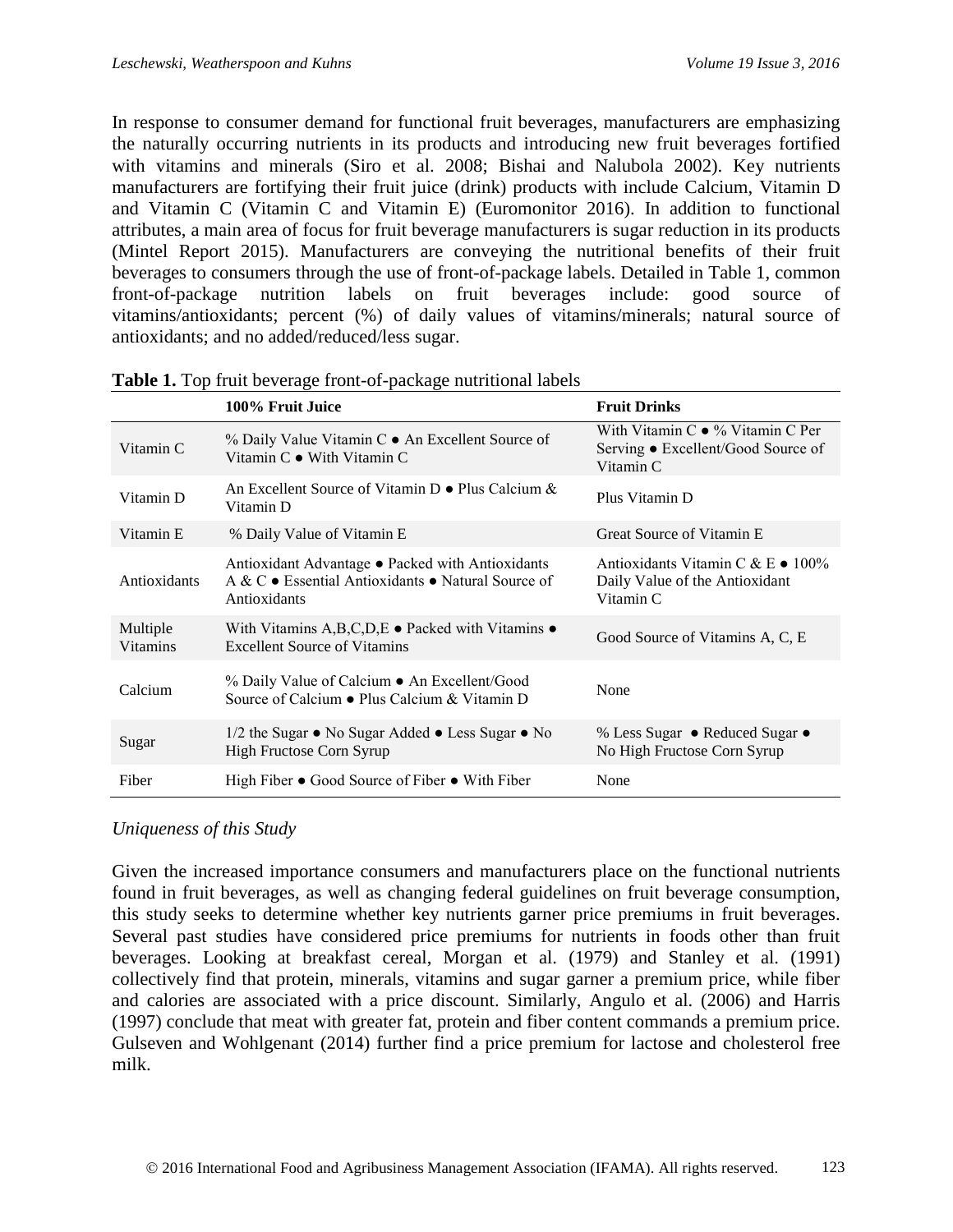Two past studies have analyzed whether nutrients garner price premiums in fruit beverages. Weemaes and Riethmuller (2001) considered the price premium associated with quality attributes, including nutrients, in Australian fruit beverages. Findings include that sugar is associated with a negative price premium and fruit beverages labeled with the Australian Heart Foundation seal garner a price premium. In 2014, Szathvary and Trestini analyzed the effects of nutrition and health claims on the prices of fruit beverages in Northeast Italy. Results suggest that fruit beverages containing a nutrition and/or health claim are associated with a price premium.

This study adds to the literature in that it is the first to consider whether specific nutrients garner price premiums in fruit beverages sold in the US. Building off of Weemaes and Riethmuller (2001) and Szathvary and Trestini's (2014) analysis of select nutrition claims, this analysis seeks to determine the price premiums associated with all key nutrients found in fruit beverages, including Vitamin C, Vitamin D, Antioxidants, Calcium, and sugar. This study is also the first to perform a segmented hedonic analysis of fruit beverages, with separate models estimated for fruit juice and fruit drinks.

## **Hedonic Pricing Model**

## *Hedonic Price Theory*

In their formative works, Lancaster (1966) and Rosen (1974) questioned the traditional notion that consumers obtain utility from goods themselves. Instead, they explain that goods are made up of a set of attributes, and it is these attributes that provide utility to the consumer. This concept serves as the basis for hedonic price theory. Under this theory, the observed prices and quantity of attributes for a specific good define a set of hedonic prices (Rosen 1974). There are three key assumptions made by hedonic theory: (1) consumers are aware of all available versions of a product, (2) there is significant variation within a product segment and (3) it is costless to switch between products (Costanigro et al. 2011).

## *Hedonic Price Model*

Following Rosen (1974), the hedonic price function for a good is defined as follows:

$$
(1) \ p(z)=p_i(z_1,\ldots,z_k)
$$

$$
(2)\ z_i=(z_1,\ldots,z_k)
$$

where *z* is the product and  $z_i$  is a row vector of the attributes for the  $i_{th}$  product. Given this price function, consumers choose a bundle of attributes to maximize the following utility function (3) subject to their budget constraint (4):

(3)  $U = U(x, z_1, ..., z_k)$ 

$$
(4) \ \ y = x + p(z)
$$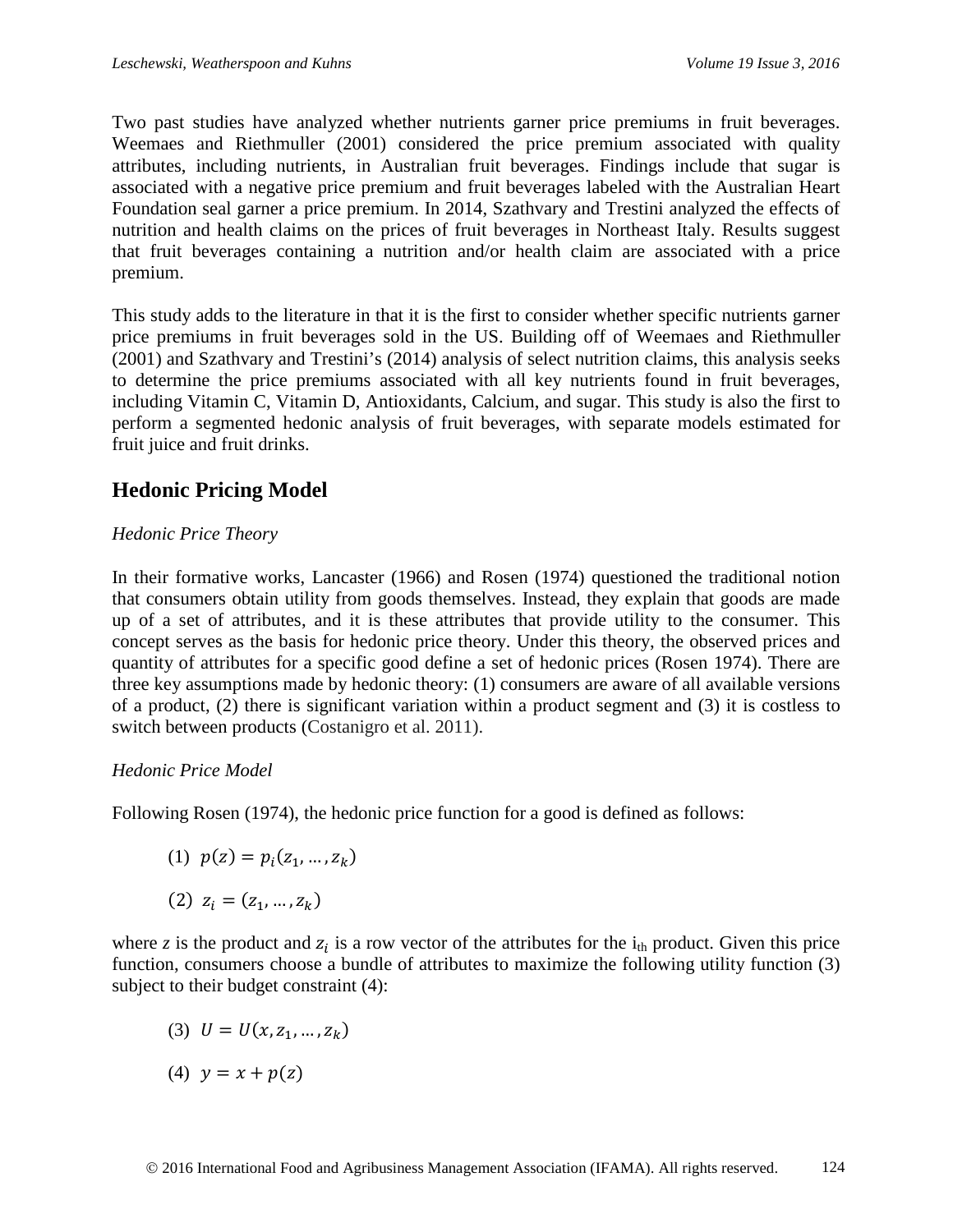where *y* is income and *x* represents all other goods and has a unit price. Maximization of the utility function subject to the budget constraint results in the following first order condition:

(5) 
$$
p_{z_k} = \frac{U_{z_k}}{U_x}
$$
.

This first order condition yields the implicit price for a specific attribute,  $p_{z_k}$ , and implies that consumers are indifferent between paying the implicit price for an additional unit of an attribute and using the money to purchase all other goods *x* (Costanigro et al. 2011).

Analogously, producers choose a bundle of attributes and the number of goods to produce containing a particular attribute,  $M(z)$ , to maximize the following profit function:

$$
(6) \ \pi = Mp(z) - C(M, z; \beta),
$$

where  $C(M, z; \beta)$  is the producer's cost function and  $\beta$  is a parameter representing the producer's factor prices and production technologies. Maximization of this profit function results in the following first order condition:

$$
(7) p_{z_k} = \frac{c_{z_k}}{M}.
$$

This first order condition implies that the marginal cost of adding an additional unit of an attribute to a product equals the implicit price of the attribute (Costanigro et al. 2011). Thus, at equilibrium, the market clearing implicit price for a particular attribute represents both producers' costs of providing the attribute and consumers' willingness-to-pay for the attribute.

There are several common issues associated with hedonic models, the most important of which of which is model misspecification. Economic theory provides no guidance on choosing the appropriate functional form for the hedonic price function (Chau and Chin 2003; Halvorsen and Pollakowski 1981). Following Yim et al. (2014) and Teuber and Hermann (2012), the Box-Cox Test was used to determine the appropriate functional form for the hedonic price functions in this study (Box and Cox 1964). Three functional forms were considered: linear, log-linear and inverse square root. Results from the Box-Cox Test suggest that the log-linear functional form outperforms the other specifications and was thus used in this study. Other common issues present in hedonic analyses include heteroscedasticity and multicollinearity (Constanigro et al. 2011). In this analysis, the Breusch-Pagan-Godfrey test and variance inflation factors are used to detect the presence of heteroscedasticity and multicollinearity respectively.

#### *Application of Hedonic Price Model to Fruit Beverages*

In this analysis, we estimate hedonic models for 100% fruit juice and fruit drinks. The following hedonic price functions are estimated:

(8) 
$$
\ln(\text{JuicePrice}) = \beta_0 + \sum_{j=1}^4 \alpha_j \text{Nutr} + \sum_{k=1}^{14} \beta_k \text{Prod} + \sum_{l=1}^3 \gamma_l \text{Pack} + \sum_{m=1}^{15} \delta_m \text{Acq} + \varepsilon
$$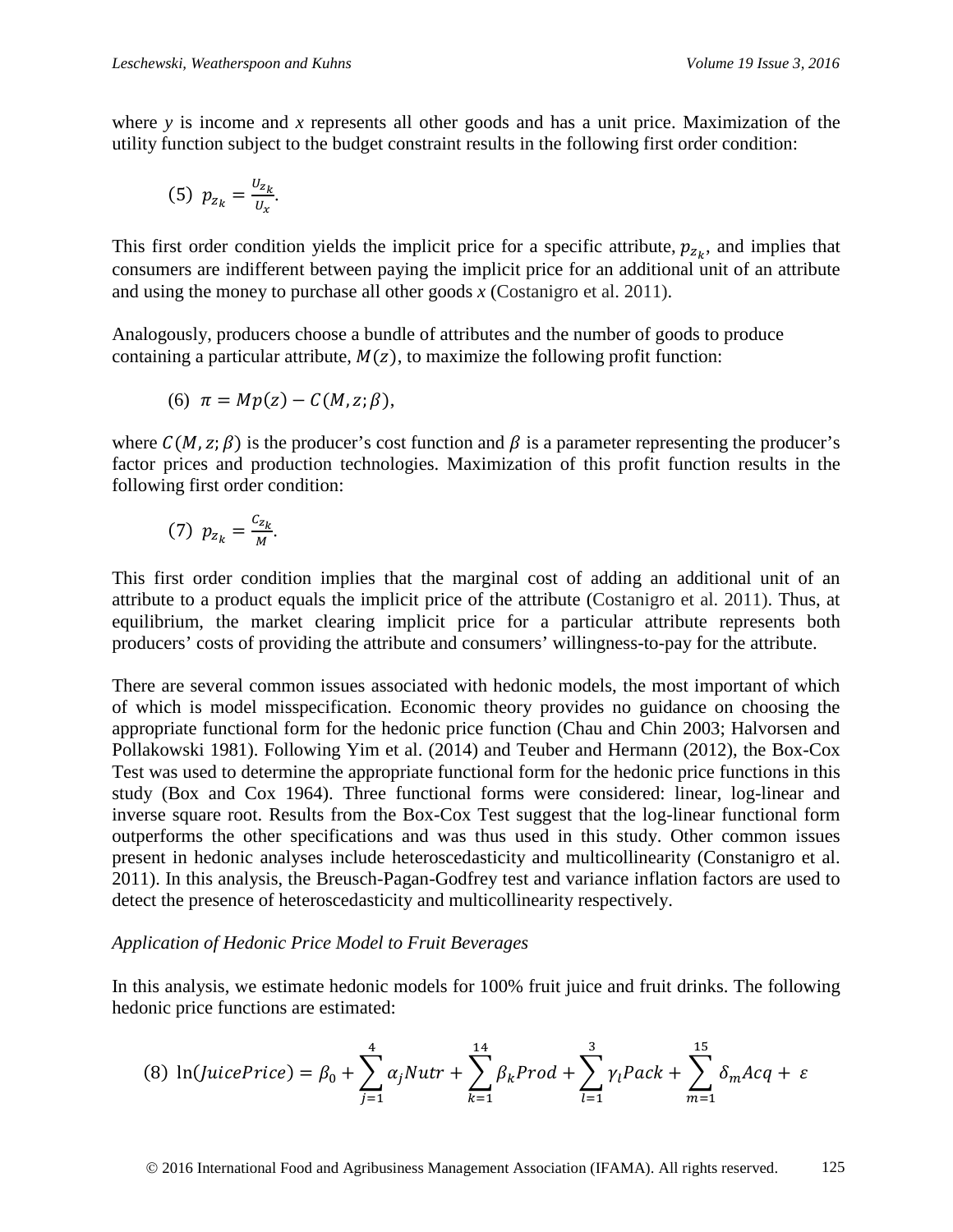(9) 
$$
\ln(DrinkPrice) = \beta_0 + \sum_{j=1}^{8} \alpha_j Nutr + \sum_{k=1}^{15} \beta_k Prod + \sum_{l=1}^{3} \gamma_l Pack + \sum_{m=1}^{14} \delta_m Acq + \varepsilon
$$

where *JuicePrice and DrinkPrice* are the price per ounce for fruit juice and fruit, drink purchases respectively. Attributes of fruit beverages included in the hedonic price function are classified into four categories: (1) nutrients (*nutr*), (2) product attributes (*prod*), (3) packaging (*pack*) and (4) acquisition attributes (*acq*). The variables included in these categories are detailed in Table 2.

The first category of attributes, nutrients, is comprised of the key nutrients found in fruit beverages that are sought by consumers and advertised by manufacturers. These include antioxidants, Vitamin C, Vitamin D, Calcium and sugar<sup>[1](#page-7-0)</sup>. Calcium and Vitamin D are combined into a single variable as fruit beverage manufacturers tend to fortify fruit beverage products with Vitamin D in conjunction with Calcium (Biancuzzo et al. 2010; De Lourdes et al. 2012; Table 1). With the exception of sugar, a price premium is expected for each of these nutrients due to the health benefits they provide consumers, as well as the added costs manufacturers, incur when fortifying fruit beverages. Conversely, we hypothesize that sugar will garner a negative price premium as consumers and manufacturers seek to limit its content in fruit beverages. Interaction terms between the nutrients and a diet (zero or low-calorie) fruit drink dummy variable, are also included in the nutrients category. These interaction terms are included to distinguish between the price premium for nutrients in diet and non-diet fruit drinks.

The second category, product attributes, consists of five variables representative of the products' characteristics: flavor, brand name, private label, diet and organic. In their studies on fruit beverages, Szathvary and Trestini (2014) and Weemaes and Riethmuller (2001) found that price premiums for fruit beverages varied by flavor. In this study, we include the following top-selling fruit beverage flavors: orange, other citrus, berry, apple, lemonade<sup>[2](#page-7-1)</sup>, mixed fruit, vegetable<sup>[3](#page-7-2)</sup>, grape and other flavors (Euromonitor 2015); orange is the reference flavor. In addition to flavor, dummy variables for brands with a market share greater than 5% in the fruit juice and drink markets are included in the model. Depending on the brands's reputation, prior hedonic analyses have found that brand names garner both positive and negative price premiums (Morgan et al. 1979; Szathvary and Trestini 2014). A dummy variable is also included for private label products, with the expectation that these products are associated with negative price premiums (Sethuraman & Cole 1999). Two additional product attributes are included in the analysis: organic and diet<sup>[4](#page-7-3)</sup>. Past studies have found that organic beverages garner significant price premiums (Szathvary and Trestini 2014; Gulseven and Wohlgenant 2014). Diet fruit beverages are also expected to garner a price premium given their value-added attribute of having fewer calories.

<span id="page-7-0"></span><sup>&</sup>lt;sup>1</sup> For brevity, sugar is included in the nutrients variable category despite it classification as a carbohydrate.

<span id="page-7-1"></span> $2A$  lemonade dummy variable is not included in the fruit juice price functions as no lemonade is 100% juice.

<span id="page-7-3"></span><span id="page-7-2"></span> $3$  A vegetable dummy variable is included only in the juice price functions as all vegetable beverages are 100% juice  $4$  Note that only fruit drinks can be classified as "diet"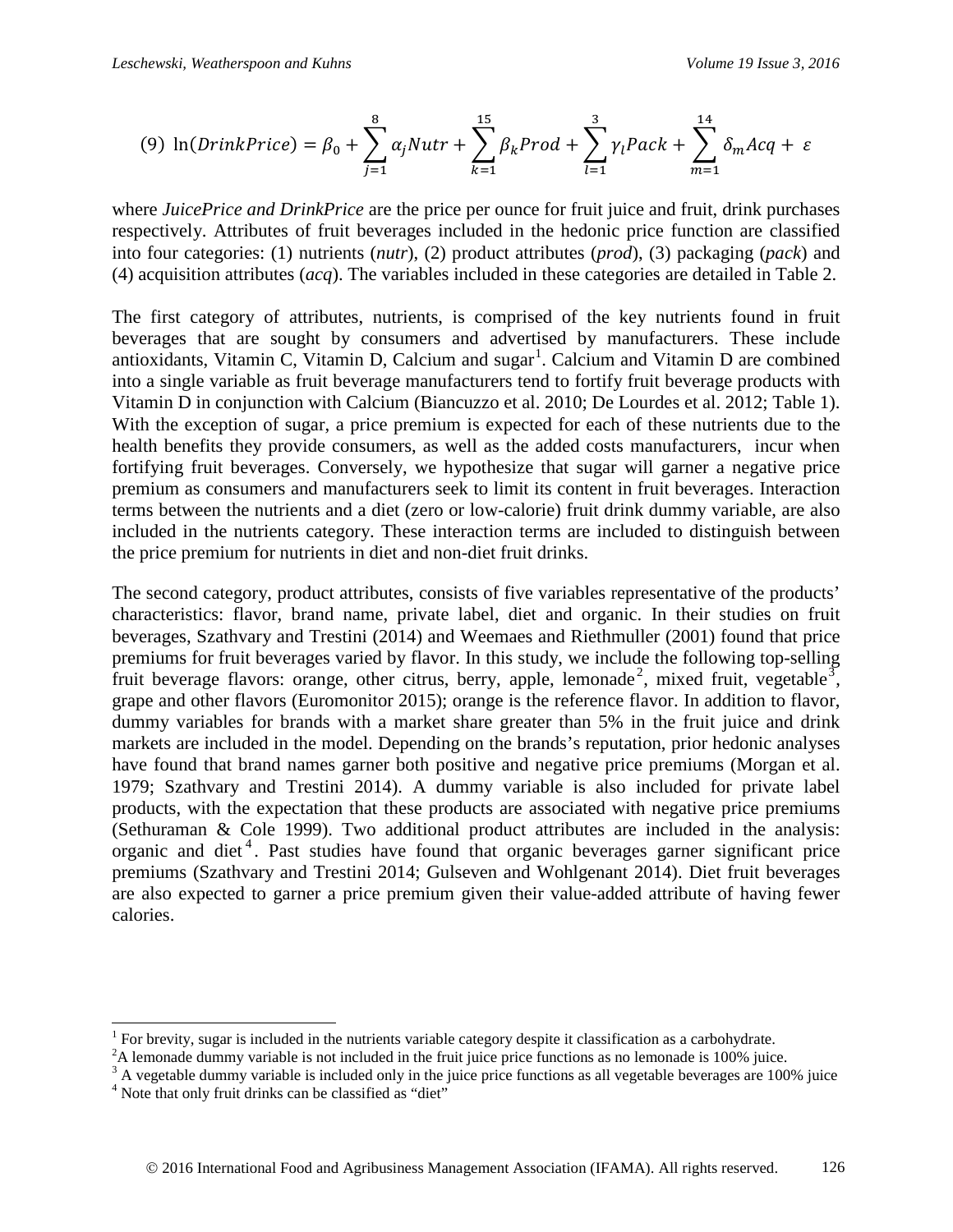| <b>Variable</b>               | <b>Exercise 2.</b> Definitions and descriptive statistics of variables<br><b>Definition</b>                        | Unit           | <b>Base</b><br><b>Variable</b> | $\bold{Mean}$<br>(Juice)                                         | Mean<br>(Drinks)                                        |  |  |  |
|-------------------------------|--------------------------------------------------------------------------------------------------------------------|----------------|--------------------------------|------------------------------------------------------------------|---------------------------------------------------------|--|--|--|
| <b>Dependent Variables</b>    |                                                                                                                    |                |                                |                                                                  |                                                         |  |  |  |
| Per Unit Price**              | Price per ounce for fruit juice and fruit<br>drinks                                                                | $\sqrt{$}$ /0Z | $---$                          | 0.07                                                             | 0.06                                                    |  |  |  |
| <b>Nutrients</b>              |                                                                                                                    |                |                                |                                                                  |                                                         |  |  |  |
| Antioxidants***               | Antioxidant content (excluding Vitamin C)                                                                          | mg/100g        | ---                            | 0.83                                                             | 0.16                                                    |  |  |  |
| Calcium and Vitamin D***      | Calcium and Vitamin D content                                                                                      | mg/100g        | ---                            | 31.28                                                            | 7.4                                                     |  |  |  |
| Vitamin C***                  | Vitamin C Content                                                                                                  | mg/100g        | ---                            | 30.08                                                            | 13.08                                                   |  |  |  |
| Total Sugar***                | <b>Sugar Content</b>                                                                                               | g/100g         | ---                            | 10.24                                                            | 11.63                                                   |  |  |  |
| <b>Product Attributes</b>     |                                                                                                                    |                |                                |                                                                  |                                                         |  |  |  |
| Brand***                      | Set of ten dummies for top brand names                                                                             | DV             | Other<br><b>Brands</b>         | $0.05 - 0.08$                                                    | $0.05 - 0.10$                                           |  |  |  |
| Private Label***              | Private label product                                                                                              | DV             | Non-Private<br>Label           | 0.21                                                             | 0.05                                                    |  |  |  |
| Diet                          | Diet/low-calorie product                                                                                           | DV             | Non-Diet                       | $\qquad \qquad - -$                                              | 0.05                                                    |  |  |  |
| Flavor***                     | Flavor of fruit beverage: other citrus,<br>berry, lemonade, apple, mixed fruit,<br>vegetable, grape, other flavors | <b>DVs</b>     | Orange                         | 0.06,<br>$0.05, --,$<br>0.17,<br>0.12,<br>0.07,<br>0.06,<br>0.07 | 0.02, 0.10,<br>0.13, 0.02,<br>$0.44, --,$<br>0.04, 0.14 |  |  |  |
| Organic                       | Organic product                                                                                                    | DV             | Non-<br>Organic                | 0.05                                                             | 0.06                                                    |  |  |  |
| Packaging                     |                                                                                                                    |                |                                |                                                                  |                                                         |  |  |  |
| Package Size*, ***, ***       | Set of three package size dummies:<br>oversized $(≥ 89oz)$ , standard (59-64oz)<br>and single serve $(\leq 24$ oz) | <b>DVs</b>     | Other Sizes                    | 0.11,<br>0.13,<br>0.45                                           | 0.13, 0.22,<br>0.33                                     |  |  |  |
| <b>Acquisition Attributes</b> |                                                                                                                    |                |                                |                                                                  |                                                         |  |  |  |
| Low-Access Tract***           | Acquisition in low-access census tract at<br>$1/10$ mi urban/rural                                                 | DV             | Non-Low-<br>Access             | 0.35                                                             | 0.29                                                    |  |  |  |
| Low-Income Tract***           | Acquisition in low-income census tract                                                                             | DV             | Non-Low-<br>Income             | 0.48                                                             | 0.59                                                    |  |  |  |
| Region***                     | Item purchased in the West, South or<br>Midwest                                                                    | <b>DVs</b>     | Northeast                      | 0.26,<br>0.31.<br>0.25<br>0.37,                                  | 0.26, 0.38,<br>0.19                                     |  |  |  |
| Season***                     | Item purchased in fall, winter or spring                                                                           | <b>DVs</b>     | Summer                         | 0.04,<br>0.13                                                    | 0.33, 0.06,<br>0.16                                     |  |  |  |
| Store Type***                 | Set of four dummies for store type:<br>convenience, club store, discount store and<br>supermarket                  | <b>DVs</b>     | Grocery<br>Store               | 0.02,<br>0.04,<br>0.02,<br>0.86                                  | 0.03, 0.02,<br>0.05, 0.84                               |  |  |  |
| <b>WIC</b>                    | WIC payment used for acquisition                                                                                   | DV             | Non-WIC                        | 0.08                                                             | $---$                                                   |  |  |  |
| Coupon Used                   | Amount of coupon(s) applied to item<br>purchased                                                                   | \$             | ---                            | 0.02                                                             | 0.01                                                    |  |  |  |
| Store Savings**               | Amount of store savings applied to item<br>purchased                                                               | $\$$           | ---                            | 0.17                                                             | 0.14                                                    |  |  |  |

**Table 2.** Definitions and descriptive statistics of variables

**Note.** \*Means for fruit juice and fruit drinks differ at the 0.10 level, \*\* 0.05 level and \*\*\* 0.01 level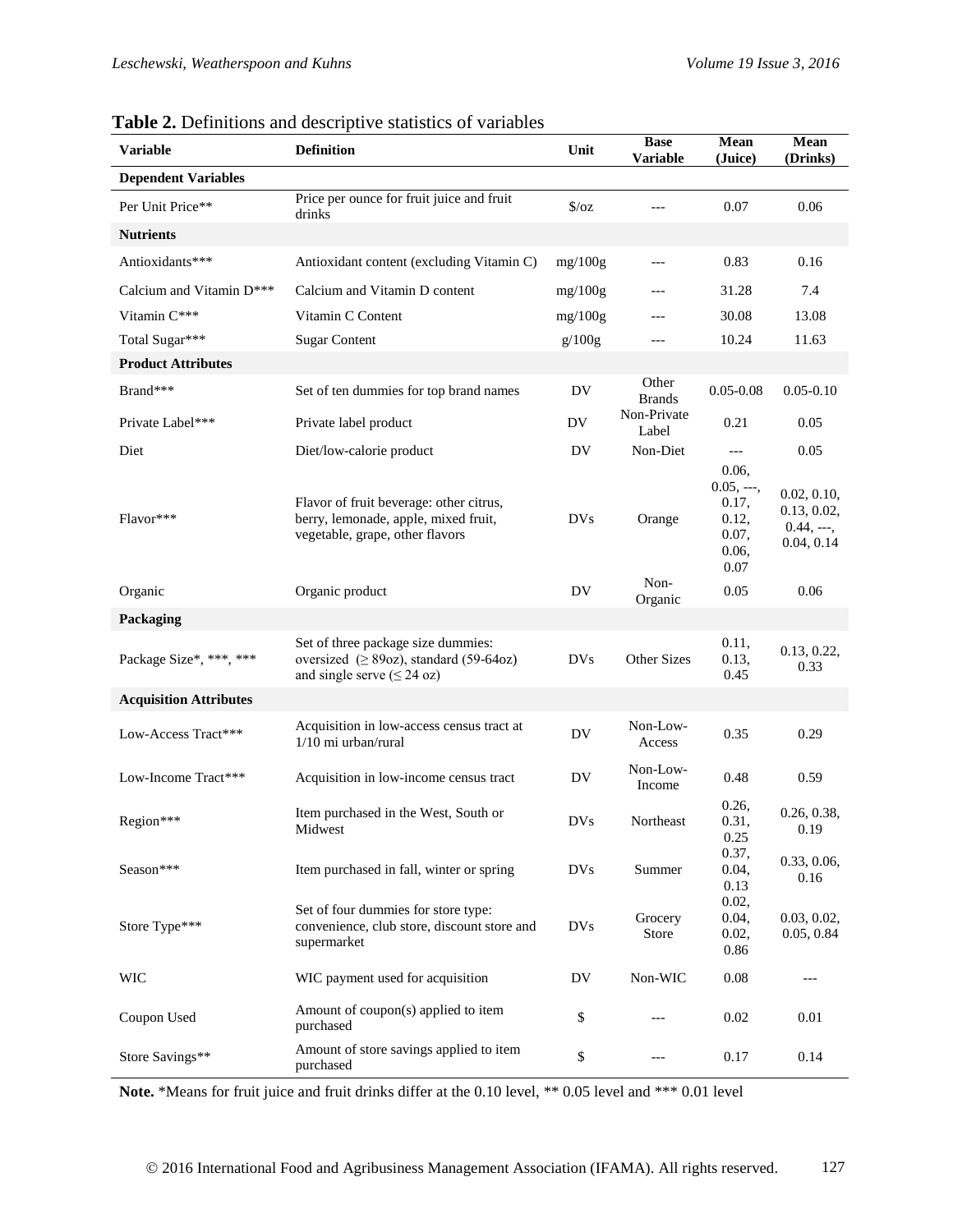In the third category of variables, packaging, three variables are included to characterize each fruit beverage's package size: standard, single serve and oversized. In their analysis of soda prices, Fox and Melser (2014) found that the relationship between package size and price is nonlinear. In general, single-serving containers of soft drinks cost more per ounce. than standard sized containers (two liters). The authors further find that oversized packages (24 packs) cost less per ounce than standard sized packages. Analogous to the findings of Fox and Mesler (2014), we expect that single-serving fruit beverages will garner a positive price premium and that standard and oversized fruit beverage containers will garner a negative price premium relative to other sizes.

The final category of variables describes the attributes of the acquisition, including where, when and how the fruit beverages were purchased. Store type, region, and census tract characteristics are included to characterize where the fruit beverages were purchased. Szathvary and Trestini (2014) found that fruit beverages sold at supermarkets garner a price premium over other retailer types. Past studies have also found significant heterogeneity in the regional consumption of food products (Morgan et al. 1979; Drescher et al. 2008; Singh et al. 2015). Dummy variables for acquisitions made in low-income and low-access census tracts are also included in the model. Due to a lack of competition from other retailers, food prices tend to be higher in low-access census tracts (Ver Ploeg 2010). Low-income census tracts are also expected to charge higher prices in that they have fewer chain retailers and supermarkets (Ver Ploeg 2009; Powell et al. 2007). Seasonal dummy variables are included in the price functions to account for price variation due to the seasonality of fruit production and demand. We also account for whether WIC was used as payment for fruit juice. Because the size, flavor, and brand that WIC participants can purchase are predetermined, these consumers likely do no not consider price when purchasing fruit juice**.** Finally, the dollar amount of coupons and store savings applied to fruit beverages are included, with the intuitive hypothesis that coupon usage and store savings are associated with lower prices.

## **Data**

## *Data Set*

The National Household Food Acquisition and Purchase Survey (FoodAPS) data set was used for the analysis in this study (2016a). Funded by the United States Department of Agriculture (USDA) Economic Research Service (ERS) and the Food and Nutrition Service (FNS), FoodAPS is a national survey of 4,826 households. Collected between April 2012 and January 2013, the FoodAPS dataset contains a record of each household's food at home (FAH) and food away from home (FAFH) acquisitions over a one-week period. Entry and exit surveys were administered to households in order to collect demographic and socioeconomic data. The FoodAPS dataset also contains supplemental data on the nutritional composition of all food items purchased, food acquisition characteristics, payment methods and product attributes.

During the one-week acquisition period, 1,852 households in the FoodAPS dataset purchased fruit beverages for at home consumption. These households made a total of 4,166 fruit beverage purchases, of which 42% were fruit juice, and 58% were fruit drink purchases. Fruit beverage items that had a price of zero and were not associated with coupons or store discounts were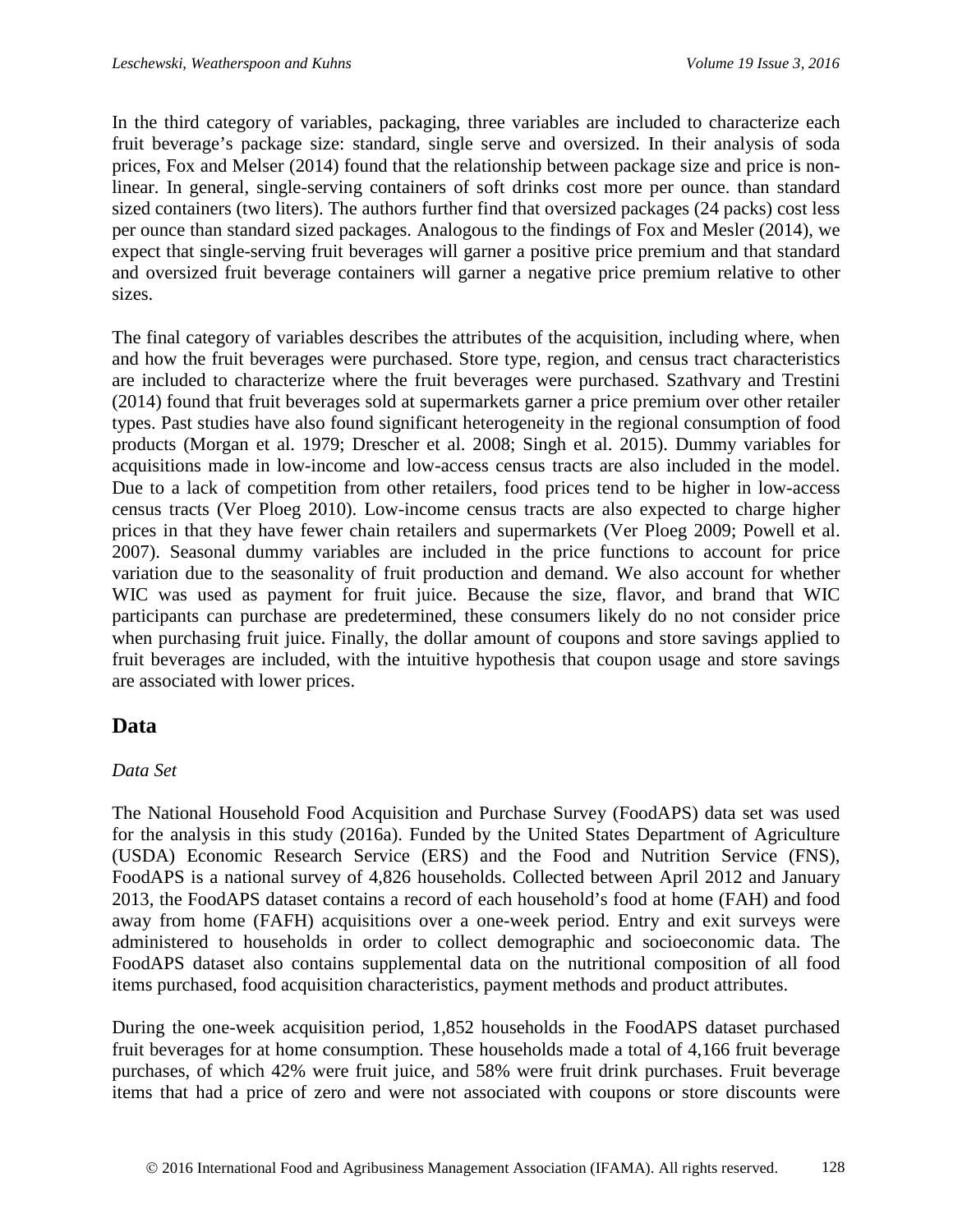removed from the dataset. Each fruit beverage item purchased was then classified as either 100% fruit juice or as a fruit drink based on the percentage of juice it contained and its sugar content. This resulted in a final sample size of 1,362 fruit juice and 1,832 fruit drink purchases.

### *Descriptive Statistics*

Descriptive statistics for the fruit beverage prices and attributes are presented in Table 2. Comparing fruit juice to fruit drinks, we find that fruit juice is slightly more expensive, with an average price of \$0.07 per ounce versus \$0.06 per ounce for fruit drinks. Of particular interest to this study are the differences in the nutritional composition of fruit juice and fruit drinks. The descriptive statistics reveal that fruit juice has significantly higher levels of all key nutrients in comparison to fruit drinks. In particular, fruit juice contains approximately 500% more antioxidants, 400% more Calcium and Vitamin D, and 225% more Vitamin C than fruit drinks. Despite having different vitamin and mineral contents, fruit juice and fruit drinks contain similar amounts of sugar. On average, fruit juice and fruit drinks contain 10.24 and 11.63 grams of sugar per 100g serving respectively.

Putting these numbers into perspective, Figure 1 presents the percentage recommended daily value (%DV) of key nutrients provided by the fruit beverages in the data set (FDA 2013b). On average, an 8oz serving of fruit juice provides 115%, 7% and 6% of the %DV of Vitamin C, Calcium, and Vitamin D, and antioxidants, while fruit drinks provide 50%, 2% and 1% of the %DV respectively. Comparing sugar content, an 8oz serving of fruit juice contains 73% of the %DV, compared to 83% for fruit drinks.

In addition to nutrients, the descriptive statistics reveal key differences in the product attributes of fruit juice and drinks. The distribution of flavors varies significantly between fruit juice and fruit drink purchases. For fruit juice, orange is the top-selling flavor, followed by apple, mixed fruit, vegetable/other flavors, grape/other citrus, and berry. Mixed fruit is the top selling fruit drink flavor, followed by lemonade/other flavors, orange, berry, grape and apple/other citrus. These distributions are similar to those reported by Euromonitor (2015), suggesting that the fruit beverage purchases in the FoodAPS dataset are representative of all US fruit beverage acquisitions.

We also find that while the market share of the top five fruit juice and drink brands are similar, private label products comprise 21% of fruit juice purchases, but only 5% of fruit drink purchases. According to Abate and Peterson (2005), the narrow price difference between private label and branded juice drinks is a possible explanation for private label products' low market share in the fruit drink segment. Considering packaging, a greater share of fruit drinks are purchased in single serve and oversized packages, 22% and 13%, versus 13% and 11% for fruit juice. Conversely, a greater share of fruit juice purchases are in standard size packages, 45%, versus 33% for fruit drinks.

The characteristics of fruit beverage acquisitions also differ significantly between fruit juice and fruit drinks, with both regional and seasonal heterogeneity. Fruit drinks purchases are more prevalent in the Southern portion of the United States, while fruit juice purchases are more prominent in the Midwest. Where acquisitions are made also varies significantly by fruit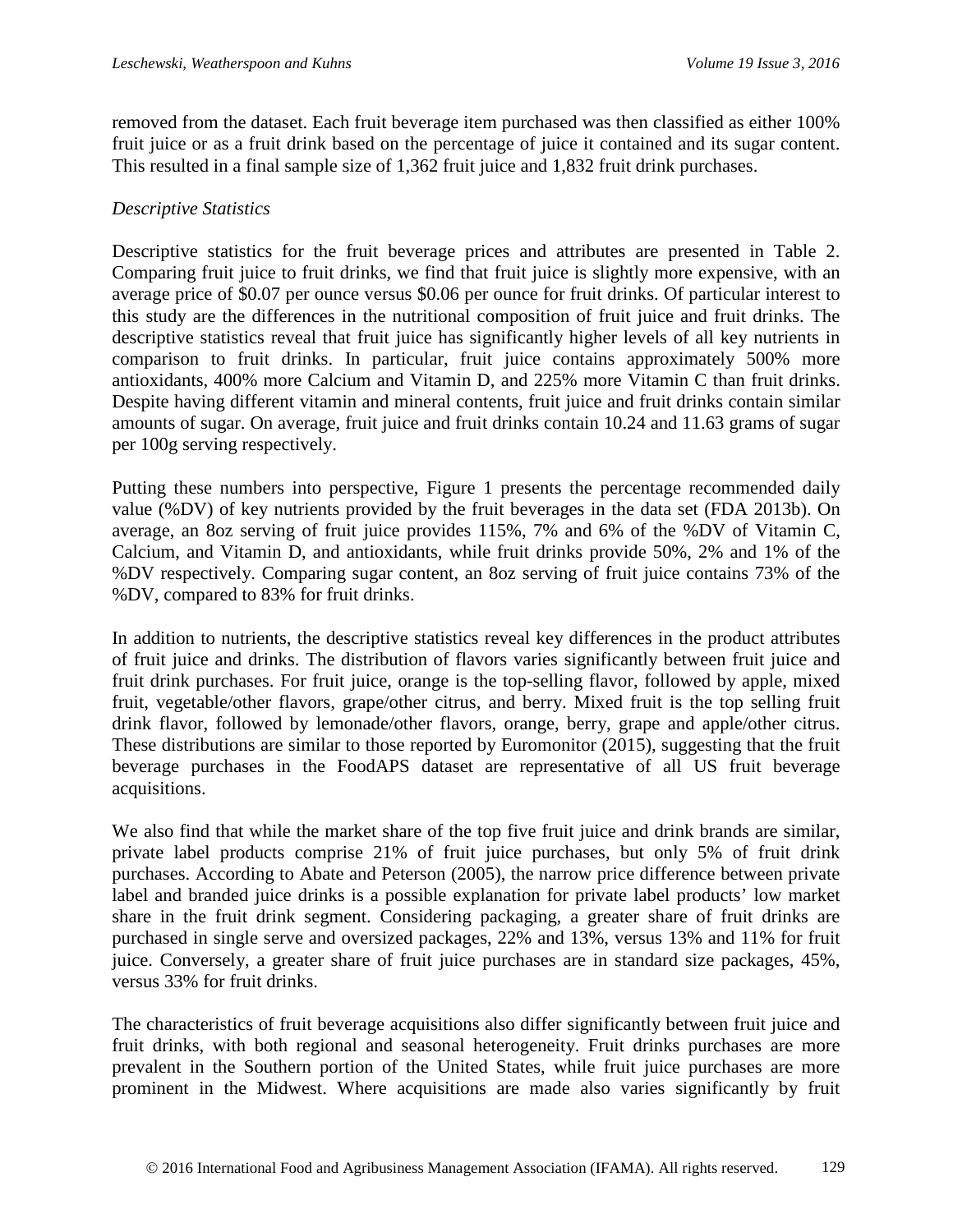beverage type. While the shares of fruit drinks and juice purchased at supermarkets are similar, a greater share of fruit drink purchases are made at convenience retailers and discount stores, while a greater share of fruit juice purchases are made at club stores. We also find that fruit drink (fruit juice) purchases are more common in low-income (low-access) census tracts. Looking at payment type, 8% of fruit juice purchases were made using WIC benefits. While savings from coupons are comparable, store savings are, on average, 20% greater for fruit juice than fruit drinks.



**Figure 1.** Percent daily value of key nutrients in fruit beverages based on a 2000 calorie diet

## **Results**

Estimates of the log-linear fruit juice and fruit drink hedonic price equations are obtained using ordinary least squares regression techniques and are presented in Table 3. The estimated models explain a significant portion of the variation in fruit juice and fruit drink prices, with r-squared values of 0.64 and 0.62 respectively. Breush-Pagan test results suggest the presence of heteroskedasticity, thus we calculate White-Huber standard errors.

## *Nutrients*

Of particular interest to this study, are the price premiums associated with nutrients and sugar in fruit beverages. The hedonic price estimates in Table 3 show that price premiums for nutrients and sugar vary between fruit juice, non-diet fruit drinks and diet fruit drinks.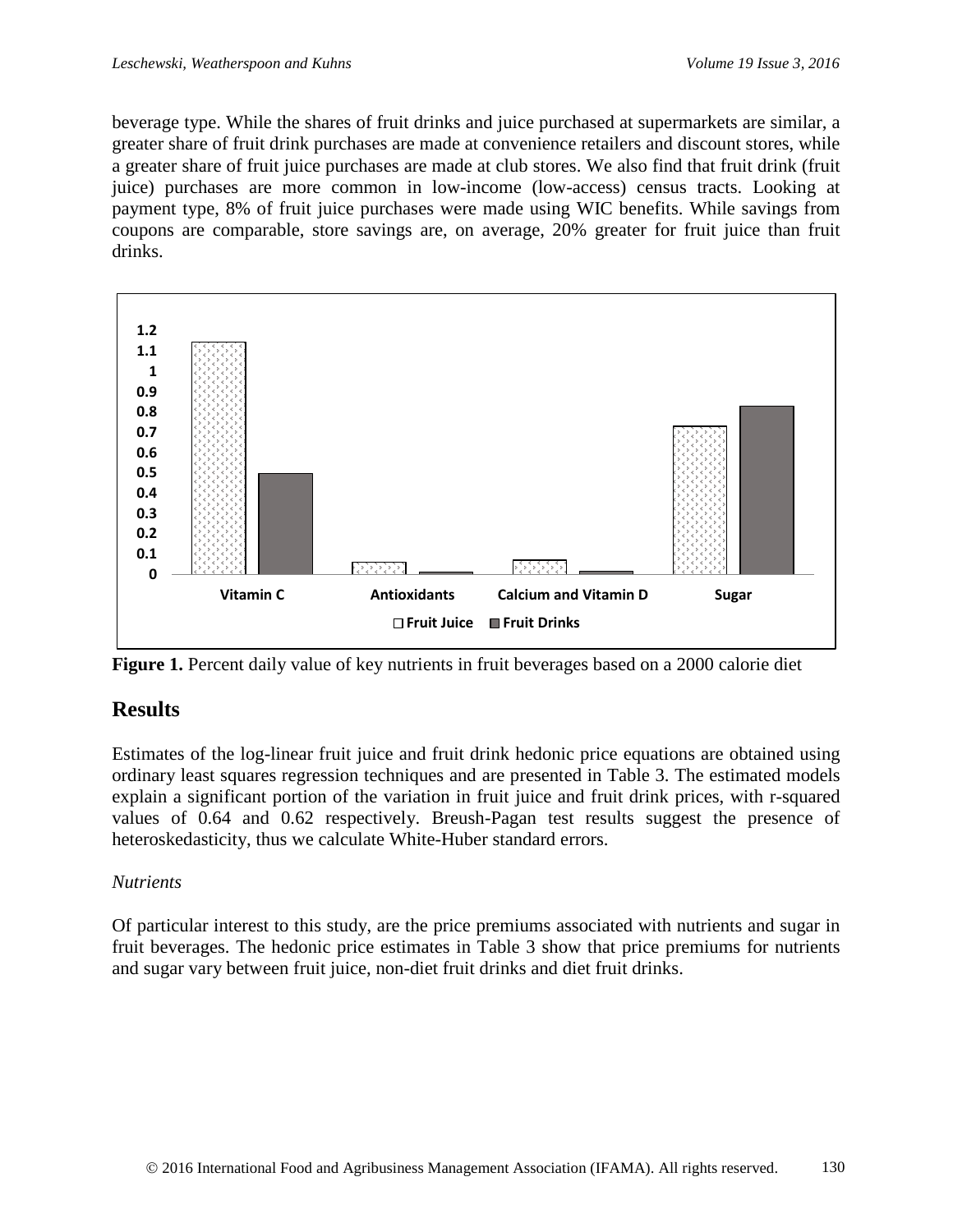|                               | <b>Fruit Juice</b> | $(N=1,362)$    | <b>Fruit Drinks</b> | $(N=1,832)$                            |
|-------------------------------|--------------------|----------------|---------------------|----------------------------------------|
| <b>Variable</b>               | Coeff.             | <b>SE</b>      | Coeff.              | <b>SE</b>                              |
| <b>Nutrients</b>              |                    |                |                     |                                        |
| Antioxidants                  | $0.05*$            | 0.03           | 0.01                | 0.04                                   |
| Diet*Antioxidants             | $---$              | $\overline{a}$ | $-0.36**$           | 0.17                                   |
| Vitamin C                     | 2.20E-03***        | 6.33E-03       | $0.01***$           | 1.32E-03                               |
| Diet*Vitamin C                | $---$              | $---$          | $-0.02**$           | 0.01                                   |
| Calcium and Vitamin D         | 4.95E-04**         | 2.20E-04       | $0.02***$           | 0.01                                   |
| Diet*Calcium and Vitamin D    | $\overline{a}$     | $\overline{a}$ | $-0.06***$          | 0.03                                   |
| <b>Total Sugar</b>            | 2.75E-04           | 6.33E-04       | $0.01***$           | 3.06E-03                               |
| Diet*Total Sugar              | ---                | $\overline{a}$ | $-0.06**$           | 0.03                                   |
| <b>Product Attributes</b>     |                    |                |                     |                                        |
| Brand 1                       | 0.07               | 0.06           | $-0.31***$          | 0.04                                   |
| Brand 2                       | $0.25***$          | 0.03           | $-0.08*$            | 0.05                                   |
| Brand 3                       | $0.15***$          | 0.03           | $0.39***$           | 0.05                                   |
| Brand 4                       | 0.05               | 0.04           | $-0.01$             | 0.04                                   |
| Brand 5                       | $0.29***$          | 0.04           | 0.05                | 0.05                                   |
| Private Label                 | $-0.25***$         | 0.03           | $-0.22***$          | 0.04                                   |
| Other Citrus                  | $0.21***$          | 0.05           | 0.10                | 0.07                                   |
| Berry                         | $0.18***$          | 0.05           | $0.23***$           | 0.05                                   |
| Apple                         | $-0.02$            | 0.04           | $0.33***$           | 0.13                                   |
| Lemonade                      | $\overline{a}$     | $\overline{a}$ | $0.24***$           | 0.06                                   |
| Mixed Fruit                   | 0.04               | 0.04           | $0.20***$           | 0.04                                   |
| Vegetable                     | $-0.42*$           | 0.24           | ---                 | $- - -$                                |
| Grape                         | $0.16***$          | 0.06           | 0.05                | 0.09                                   |
| <b>Other Flavors</b>          | $0.19***$          | 0.07           | 0.01                | 0.05                                   |
| Diet                          |                    | $---$          | $1.43***$           | 0.44                                   |
| Organic                       | $0.30***$          | 0.07           | $0.86***$           | 0.06                                   |
| Packaging                     |                    |                |                     |                                        |
| <b>Oversized Package</b>      | $-0.38***$         | 0.04           | $-0.53***$          | 0.04                                   |
| Single Serve Package          | $0.67***$          | 0.06           | $0.66***$           | 0.06                                   |
| <b>Standard Size Package</b>  | $-0.30***$         | 0.04           | $-0.06*$            | 0.04                                   |
| <b>Acquisition Attributes</b> |                    |                |                     |                                        |
| Low-Access Tract              | 9.03E-03           | 0.02           | 0.02                | 0.03                                   |
| Low-Income Tract              | $-0.08***$         | 0.02           | $-0.12***$          | 0.02                                   |
|                               |                    |                |                     |                                        |
| Fall                          | $0.04*$            | 0.02           | $-0.02$             | 0.03                                   |
| Spring                        | $0.12***$          | 0.03           | $-0.06*$            | 0.04                                   |
| Winter                        | 0.01               | 0.04           | $-0.12**$           | 0.06                                   |
| Midwest                       | $-0.08**$          | 0.03           | $-0.03$             | 0.04                                   |
| South                         | $-0.06*$           | 0.04           | $-0.06*$            | 0.04                                   |
| West                          | 3.43E-03           | 0.04           | 0.02                | 0.04                                   |
| <b>WIC</b>                    | $0.12***$          | 0.03           | $---$               | $\scriptstyle\cdots\scriptstyle\cdots$ |
| Convenience                   | $0.26***$          | 0.07           | 0.18                | 0.12                                   |
| Club Store                    | $-0.14$            | 0.10           | 0.02                | 0.08                                   |
| Discount Store                | $-0.42***$         | 0.12           | 0.03                | 0.07                                   |
| Supermarket                   | $-4.20E-03$        | 0.06           | $-0.01$             | 0.05                                   |
| Coupon Used                   | $-0.52*$           | 0.32           | $-0.10$             | 0.09                                   |
| <b>Store Savings</b>          | $-0.18***$         | 0.02           | $-0.15***$          | 0.04                                   |
| Constant                      | $-2.87***$         | 0.07           | $-3.82***$          | 0.07                                   |
| <b>R-Squared</b>              |                    | 0.64           |                     | 0.62                                   |

### **Table 3.** Fruit beverage hedonic price function estimates

Note.<sup>\*</sup>, \*\* and \*\*\* denote significance at the 10%, 5% and 1% level, SE refers to White Huber standard errors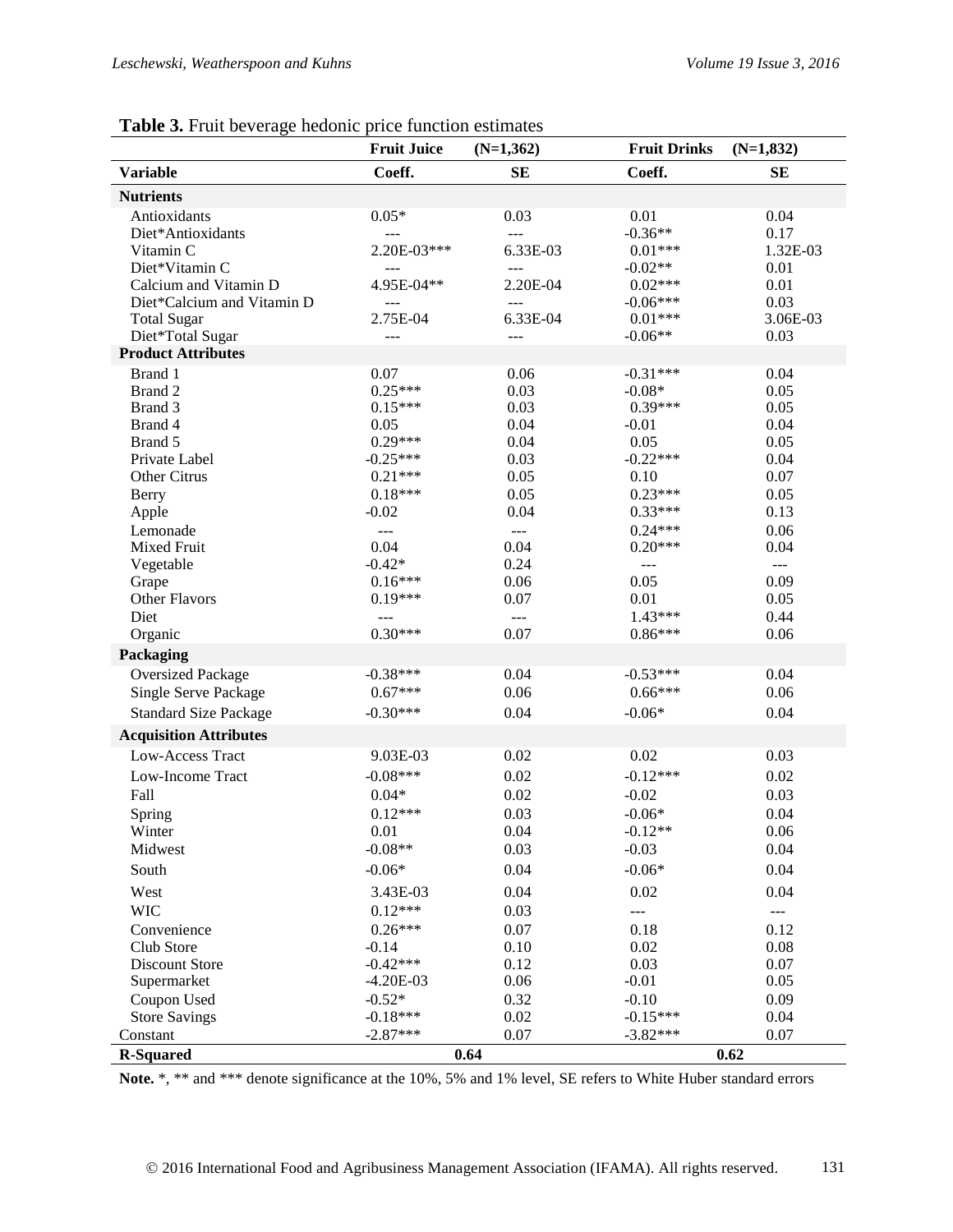Looking first at fruit juice, we find that all nutrients garner a price premium. Adding an additional mg of antioxidants (Vitamin C) to fruit juice leads to a 5% (0.01%) increase in the price per ounce. For a standard 60oz container, this corresponds to a \$0.21 and \$0.01 premium for an additional mg of antioxidants and Vitamin C respectively. While Calcium/Vitamin D also garners a price premium, the premium itself is extremely small. Adding an additional mg of Calcium/Vitamin D increases the per ounce price of fruit juice by just 0.0005%, or a \$0.002 premium for the standard 60oz container. These price premiums for nutrients in fruit juice likely reflect both manufacturers' costs and consumers' willingness-to-pay. For manufacturers, fortifying fruit juice with vitamins and minerals leads to increased production costs. On the demand side, consumers may pay a premium for fruit juice containing more nutrients given their positive health benefits. Unlike nutrients, sugar is not associated with a price premium in fruit juice. This finding is likely the result of the fact that manufacturers do not incur the cost of adding sugar to fruit juice, as juice naturally contains large amounts of sugar (O'Neil and Nicklas 2008). Consumers may also pay a premium price for fruit juice containing more sugar given the growing public concern over the adverse health effects of sugar consumption.

Unlike fruit juice, an additional gram of sugar is associated with a 1% price premium for nondiet fruit drinks. For the standard 60oz container, this corresponds to \$0.04 for each additional gram of sugar. This premium is partly attributable to the added costs manufacturers face when adding sugar to non-diet fruit drinks. On the demand side, consumers that prefer the taste of sweeter drinks may also pay a premium for non-diet fruit drinks containing additional sugar.

Also differing from fruit juice, only select nutrients garner price premiums in non-diet fruit drinks; Vitamin C and Calcium/Vitamin D are associated with a price premium, while antioxidants are not. Adding an additional mg of Vitamin C (Calcium/Vitamin D) to a non-diet fruit drink leads to a 1% (2%) increase in the price per ounce. For the standard 60oz container, this corresponds to a \$0.04 and \$0.07 premium for Vitamin C and Calcium/Vitamin D respectively. As with fruit juice, these premiums likely reflect the costs incurred by manufacturers to fortify the fruit drinks with nutrients, as well as consumers' willingness to pay for nutrients given their positive health benefits. However, the price premiums for Vitamin C and Calcium/Vitamin D in non-diet fruit drinks are larger than those for fruit juice. One plausible explanation for this difference is the fact that fruit drinks contain less naturally occurring nutrients than fruit juice. (Harris et al. 2011; Empty 2015). Thus, to achieve the same level of nutrients, non-diet fruit drink manufacturers must incur higher fortification costs than fruit juice manufacturers.

Differing from both non-diet fruit drinks and fruit juice, nutrients and sugar in diet fruit drinks are associated with negative price premiums. An additional mg of antioxidants, Vitamin C and Calcium/Vitamin D leads to a 35%, 1% and 4% decrease in the price per ounce respectively. For the standard 60oz container, this corresponds to a \$1.26, \$0.04 and \$0.14 discount for an additional mg of antioxidants, Vitamin C and Calcium/Vitamin D. Similarly, an additional gram of sugar leads to a 5% decrease in the price per ounce for diet fruit drinks or a \$0.18 discount for the standard 60oz container. Given that manufacturers still incur additional costs when adding nutrients and sugar to diet fruit drinks, these negative price premiums suggest that diet fruit drink consumers pay a premium to reduce nutrients and sugar. Given the nature of diet fruit drinks, consumers intuitively seek to reduce to nutrients and sugar in diet fruit drinks in order to reduce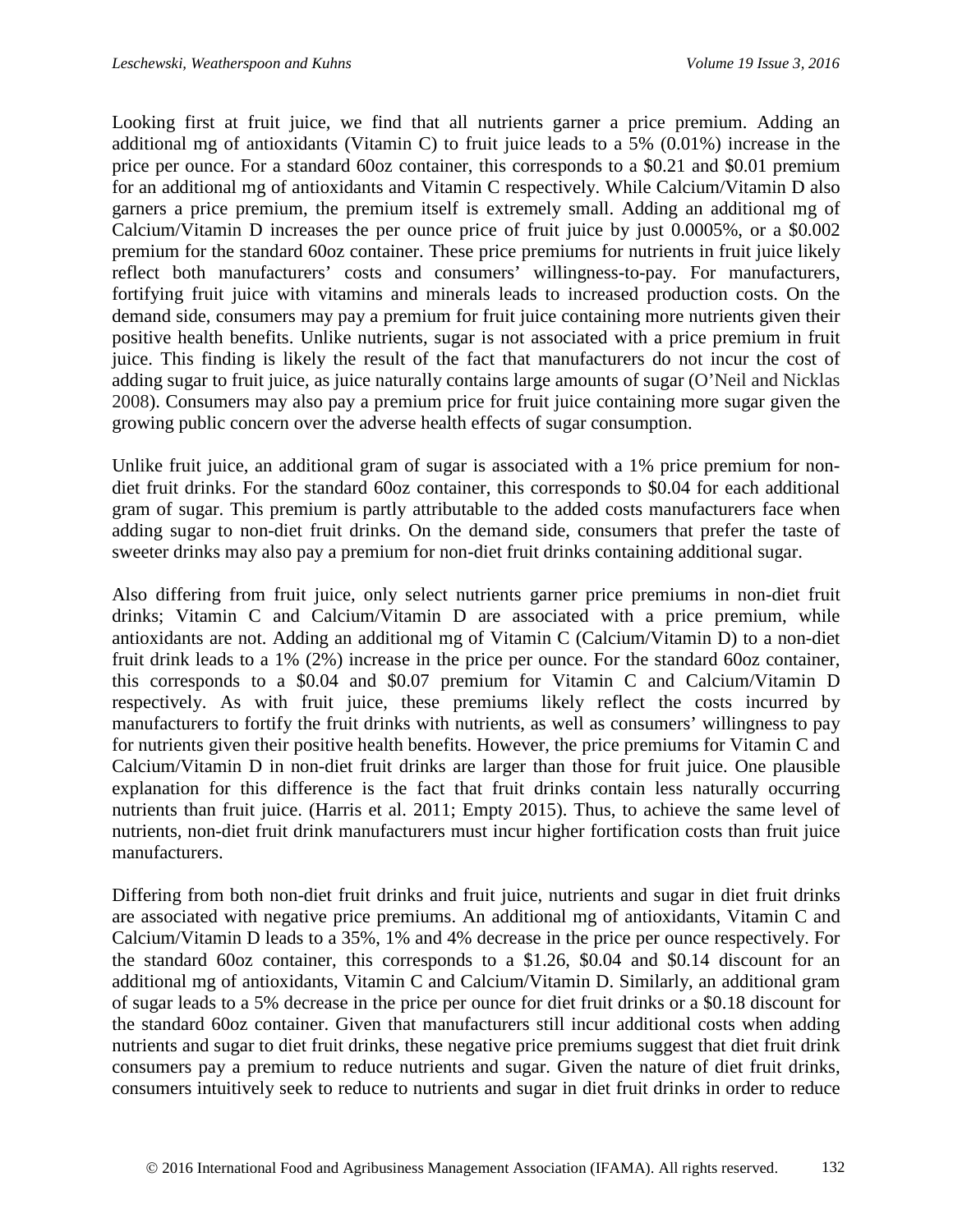the fruit beverages' caloric content; by reducing the nutrient and sugar content of a diet fruit drink, one also decreases the calories in the drink.

Based on these results, three main generalizations are made about the price premiums for nutrients and sugar in fruit beverages:

- 1. All nutrients garner premium prices in fruit juice
- 2. Sugar and select nutrients garner premium prices in non-diet fruit drinks
- 3. All nutrients and sugar are associated with negative price premiums in diet fruit drinks

#### *Product Attributes*

In addition to nutrients, several product attributes also garner price premiums in fruit beverages. As found by Szathvary and Trestini (2014), nearly all of the top fruit juice and fruit drink brands garner a price premium, ranging from 15% to 39%. However, fruit drink Brands 1 and 2 have negative coefficients, suggesting that these are discount or value brands. Unlike branded products, private label fruit beverage products are associated with a negative price premium. Relative to branded products, private label fruit juice, and fruit drink products cost 25% and 22% less per ounce respectively. The hedonic price equations also highlight flavors' effect on fruit beverage prices. Relative to orange juice, berry, grape, other citrus and other flavors garner price premiums ranging from 16% to 21%. Conversely, vegetable flavored juice is shown to cost 42% less per ounce than orange juice. Considering fruit drinks, nearly all flavors are associated with higher prices than orange flavored drinks, with price premiums ranging from 20% for mixed fruit to 33% for apple flavored drinks.

The estimation results also indicate that organic and diet fruit beverages are associated with significant price premiums. Compared to non-organic fruit beverages, organic fruit juice, and fruit drinks price is 30% and 86% higher per ounce respectively. This finding is comparable to that of Szathvary and Trestini (2014), who found a 48% price premium for organic fruit beverages sold in Australia. Diet fruit drinks also garner a substantial price premium, with prices 143% higher than those of non-diet fruit drinks.

#### *Packaging*

Similar to the findings of Fox and Melser (2014) for soft drinks, we find that fruit beverages sold in single serve packages are associated with higher prices, relative to other package types. Single serve packages garner 67% and 60% price premiums for fruit juice and fruit drinks respectively. Also mirroring the results of Fox and Melser (2014), we find that fruit beverages sold in standard sized and oversized packages are associated with lower per ounce prices than other package types. This negative price premium is greater for oversized packages than for standard sized packages, with oversized packages priced 38% (53%) less per ounce for fruit juice (drinks) and standard sized packages priced 30% (6%) less per ounce respectively.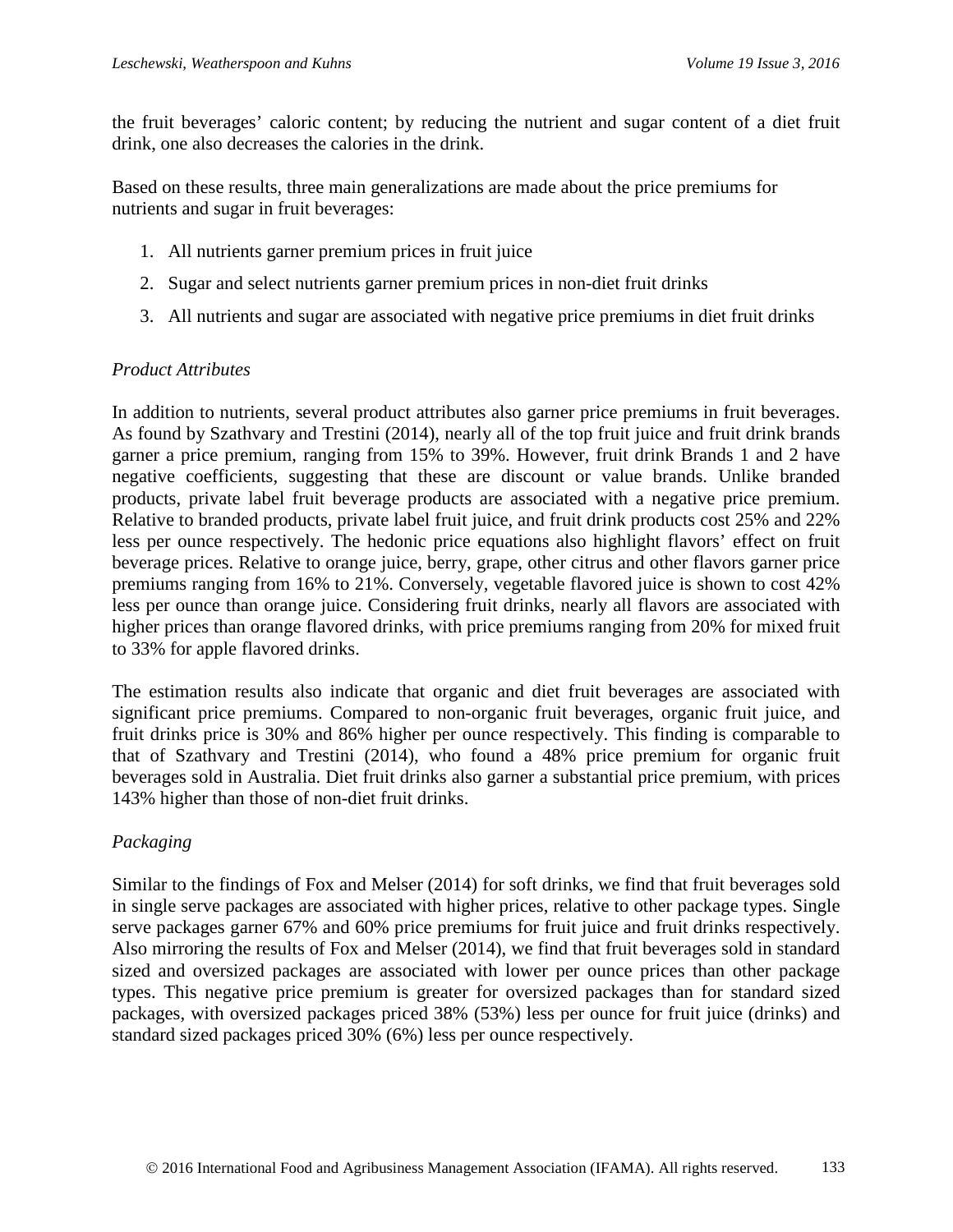#### *Acquisition Attributes*

Several attributes of the acquisition event also affect the price of fruit beverages. The estimation results indicate there is both seasonal and regional variation in fruit juice and fruit drink prices. Further, while fruit drinks prices appear to be similar across retailer types, the type of store fruit juice is purchased at has a significant impact on its price. Relative to grocery stores, fruit juice prices are 26% higher at convenience retailers and 42% less at discount retailers.

Further, the estimation results confirm that store savings and coupon usage are associated with lower prices for fruit beverages. When store savings are applied to an item, prices decrease by 18% and 15% for fruit juice and fruit drinks. Similarly, fruit juice prices decrease by 52% when a coupon is used; for fruit drinks, the coefficient for coupon usage is negative but not significant. The hedonic price equation estimates further indicate a 12% price premium for fruit juice purchased using WIC benefits. This finding supports this studies hypothesis that because size, flavor, and brand that WIC participants can purchase are predetermined, WIC consumers likely do not consider price when purchasing fruit juice.

Dummy variables for acquisitions made in low-income census tracts also significantly affect fruit beverage prices. Low-income census tracts are associated with fruit juice and fruit drink prices 8% and 12% less than those in non-low-income census tracts. This is likely attributable to retailers charging lower prices in low-income areas where households have less disposable income.

## **Conclusions**

Given the increased importance consumers and manufacturers have placed on the functional nutrients found in fruit beverages, as well as the changing federal guidelines on fruit beverage consumption, this study sought to determine whether specific nutrients garner price premiums in fruit beverages sold in the US. Using the National Household Food Acquisition and Purchase Survey, hedonic price models for fruit juice and fruit drinks are estimated to determine whether specific nutrients, product characteristics, packaging type and acquisition characteristics are associated with price premiums. Based on the results from the hedonic price models, three generalizations are made about the price premiums for nutrients and sugar in fruit beverages: (1) all nutrients garner premium prices in fruit juice, (2) sugar and select nutrients garner price premiums in non-diet fruit drinks and (3) all nutrients and sugar are associated with negative price premiums in diet fruit drinks. Findings further suggest that product attributes such as brand, flavor, organic labels, diet labels and package type, and acquisition characteristics such as store type, region, season and payment type are associated with price premiums in fruit beverages.

This study's price premium estimates for nutrients can provide valuable insight to fruit beverage manufacturers, particularly in their design of future marketing initiatives and new product development. Given the growing concern over the healthfulness of fruit beverages in recent years, manufacturers are employing marketing tools such as front-of-package labels and advertisements to emphasize the nutrients found in fruit beverages. Estimates of price premiums for these nutrients can help fruit beverage manufacturers determine which specific nutrients to emphasize in these marketing initiatives. Assuming that the marginal costs of different nutrients are similar, fruit beverage manufacturers should emphasize the nutrients that garner the largest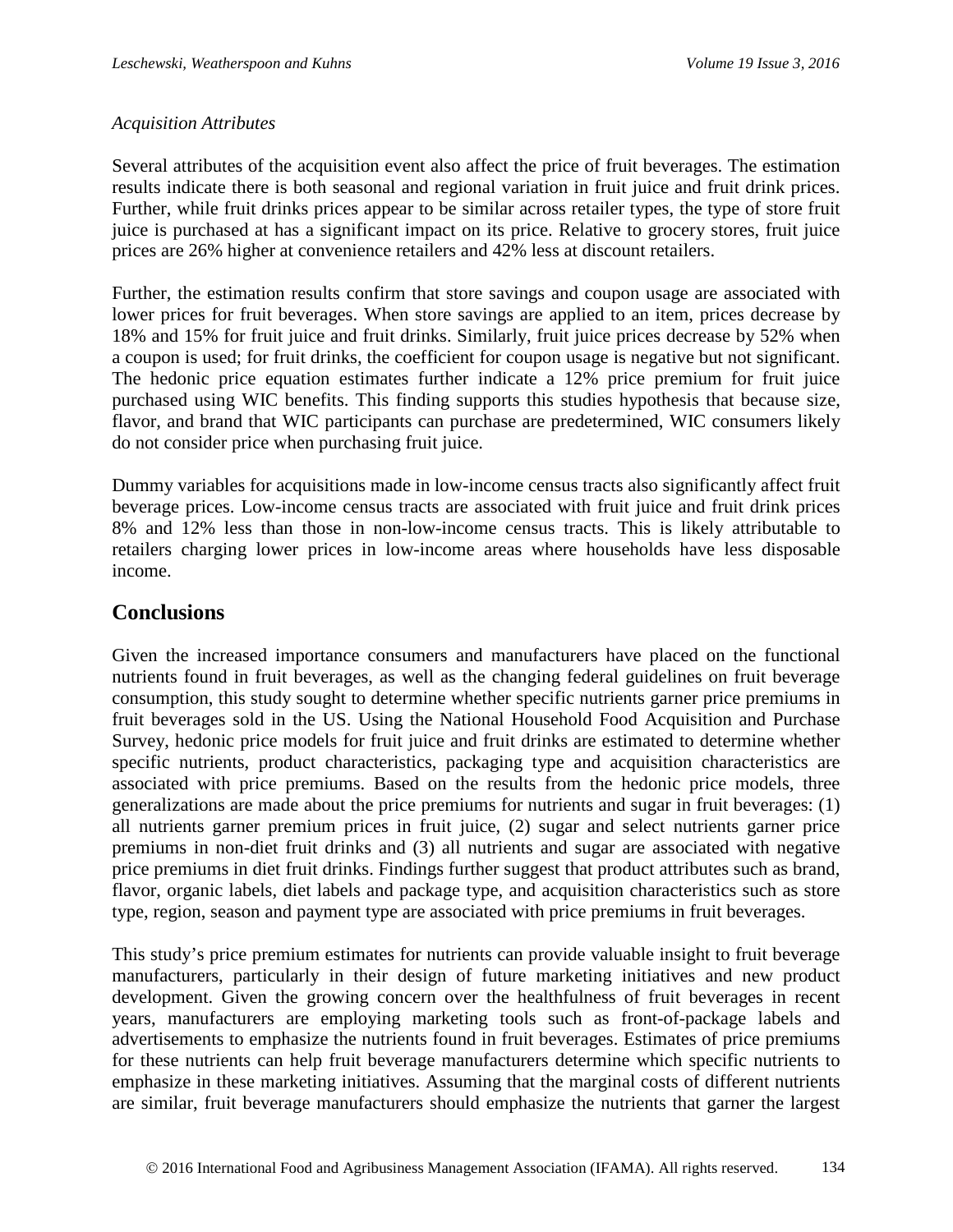price premium. Results from this study suggest that fruit juice marketing initiatives should focus on antioxidants, while non-diet drink marketing efforts should emphasize Vitamin C and Calcium/Vitamin D. For diet fruit drinks, all nutrients are associated with a negative price premium, suggesting that marketing efforts should focus on calorie content instead of nutrient content.

Estimates of price premiums for nutrients can also help guide fruit beverage manufacturers in new product development. In developing a new fruit beverage product, manufacturers must determine whether or not to fortify the product with nutrients and, in the case of fortification, which specific nutrients should be used. Negative price premium estimates suggest that fortification will not lead to increased returns for diet fruit drink manufacturers. However, positive price premium estimates from this study suggest that fruit beverage manufacturers should consider fortifying fruit juice and non-diet fruit drinks with certain nutrients. Fruit juice and non-diet fruit drink manufacturers can compare the price premiums for specific nutrients estimated in this study to their marginal costs of fortification to determine which specific nutrients to use in fortifying their product.

## **Acknowledgement**

Any opinions, findings, recommendations or conclusions are those of the authors and do not necessarily reflect the views of the Economic Research Service, United States Department of Agriculture.

## **References**

- Abate, Getachew, and Christopher Peterson. 2005. Rapid Opportunity Assessment: Fruit Sector. The Strategic Marketing Institute. http://productcenter.msu.edu/strategic\_support/research
- Angulo, Ana M., and J. M. Gil. 2006. Incorporating nutrients into meat demand analysis using household budgets data. *Agricultural Economics* 35(2):131–144.
- Biancuzzo, R. M., A. Young, D. Bibuld, M. H. Cai, M. R. Winter, E. K. Klein, and A. Ameri. 2010. Fortification of orange juice with vitamin D2 or vitamin D3 is as effective as an oral supplement in maintaining vitamin D status in adults. *The American Journal of Clinical Nutrition* 91(6):1621–1626.
- Bishai, David, and Ritu Nalubola. 2002. The History of Food Fortification in the United States: Its Relevance for Current Fortification Efforts in Developing Countries. *Economic Development and Cultural Change* 51(1):37–53.
- Box, George E.P., and David R. Cox. 1964. An analysis of transformations. *Journal of the Royal Statistical Society.* Series B (Methodological): 211–252.
- Chau, K. W., and T. L. Chin. 2003. A critical review of literature on the hedonic price model. *International Journal for Housing Science and Its Applications* 27(2):145–165.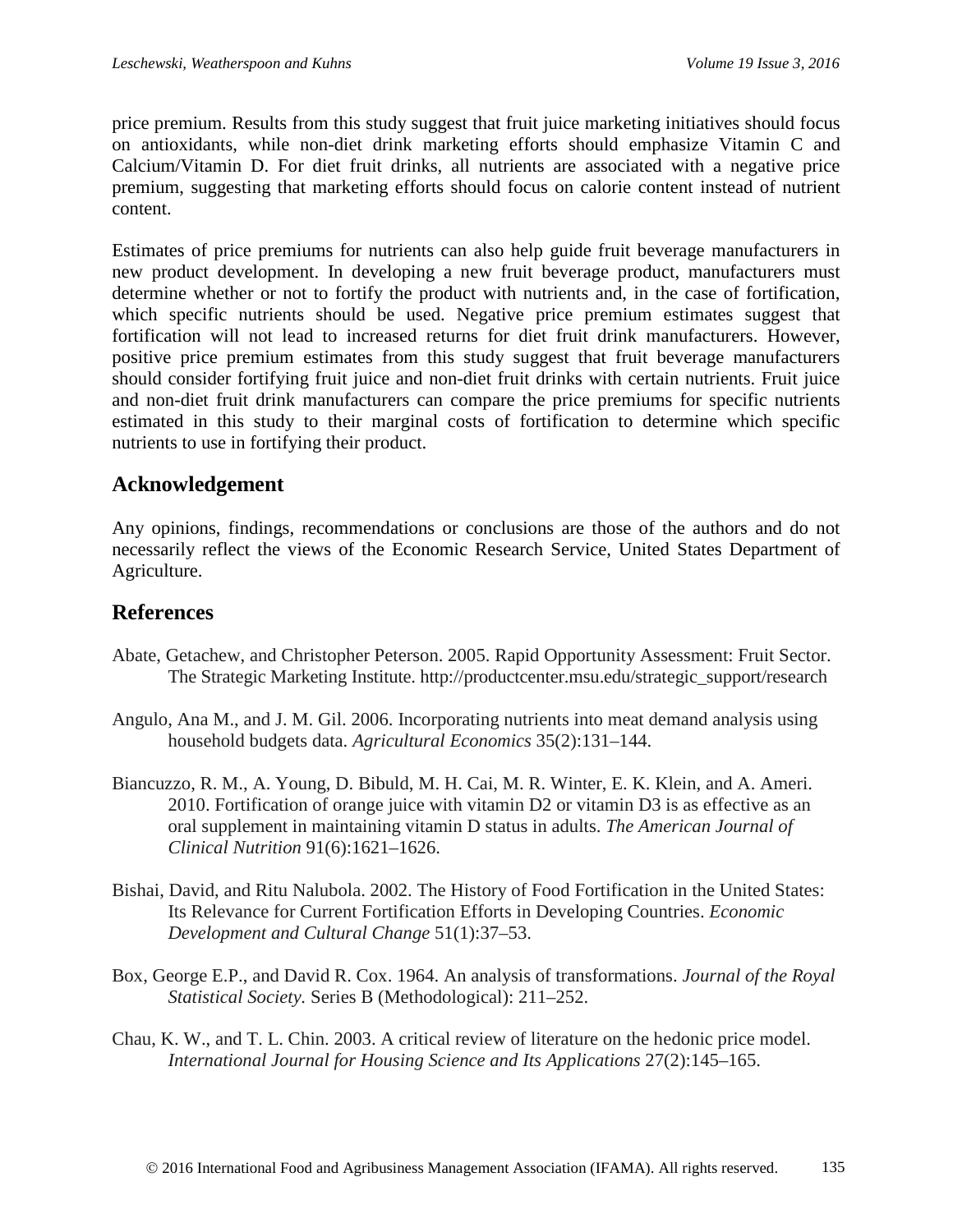- Clemens, R., A. Drewnowski, M. G. Ferruzzi, C. D. Toner, and D. Welland. 2015. Squeezing Fact from Fiction about 100% Fruit Juice. *Advances in Nutrition: An International Review Journal* 6(2): 236S–243S.
- Cole, N., J. Jacobson, I. Nichols-Barrer, and M. K. Fox. 2011. WIC food packages policy options study. *Mathematica Policy Research*
- Costanigro, M., J. J. McCluskey, J. L. Lusk, J. Roosen, and J. F. Shogren. 2011. Hedonic price analysis in food markets. In *The Oxford Handbook of the Economics of Food Consumption and Policy.* Edited by Jayson L. Lusk, Jutta Roosen, and Jason F. Shogren.153-161. doi:10.1093/oxfordhb/9780199569441.013.0007
- De Lourdes Samaniego-Vaesken, M., E. Alonso-Aperte, and G. Varela-Moreiras. 2012. Vitamin food fortification today. *Food and Nutrition Research* 56 (5459) doi: 10.3402/fnr. v56i0 .5459.
- Dennison, B. A., H. L. Rockwell, and S. L. Baker. 1997. Excess fruit juice consumption by preschool-aged children is associated with short stature and obesity. *Pediatrics* 99(1): 15-22.
- Drescher, L., S. Thiele, and C. R. Weiss. 2008. The taste for variety: A hedonic analysis. *Economics Letters* 101(1):66–68.
- Eastwood, D. B., J. R. Brooker, and D. E. Terry. 1986. Household nutrient demand: Use of characteristics theory and a common attribute model. *Southern Journal of Agricultural Economics* 18(2):235–246.
- Eshak, E. S., H. Iso, T. Mizoue, M. Inoue, M. Noda, and S.Tsugane. 2013. Soft drink, 100% fruit juice, and vegetable juice intakes and risk of diabetes mellitus. *Clinical Nutrition* 32(2): 300–308. doi: 10.1016/j.clnu.2012.08.003.
- Euromonitor International. 2015. Juice in the US. Euromonitor Passport Database. 31–Mar 2015. [http://www.euromonitor.com/usa.](http://www.euromonitor.com/usa) (accessed March 31, 2016)
- Euromonitor International. 2016. Fortified/Functional Packaged Food in the US. Euromonitor Passport Database. 30–March 2016. http://www.euromonitor .com/usa. (accessed March 31, 2016)
- Fox, K. J., and D. Melser. 2014. Non‐Linear Pricing and Price Indexes: Evidence and Implications from Scanner Data. *Review of Income and Wealth* 60(2): 261–278.
- Gulseven, Osman, and Michael Wohlgenant. 2014. Demand for functional and nutritional enhancements in specialty milk products. *Appetite* 81: 284-294.
- Halvorsen, Robert, and Henry O. Pollakowski. 1981. Choice of functional form for hedonic price equations. *Journal of Urban Economics* 10(1): 37-49.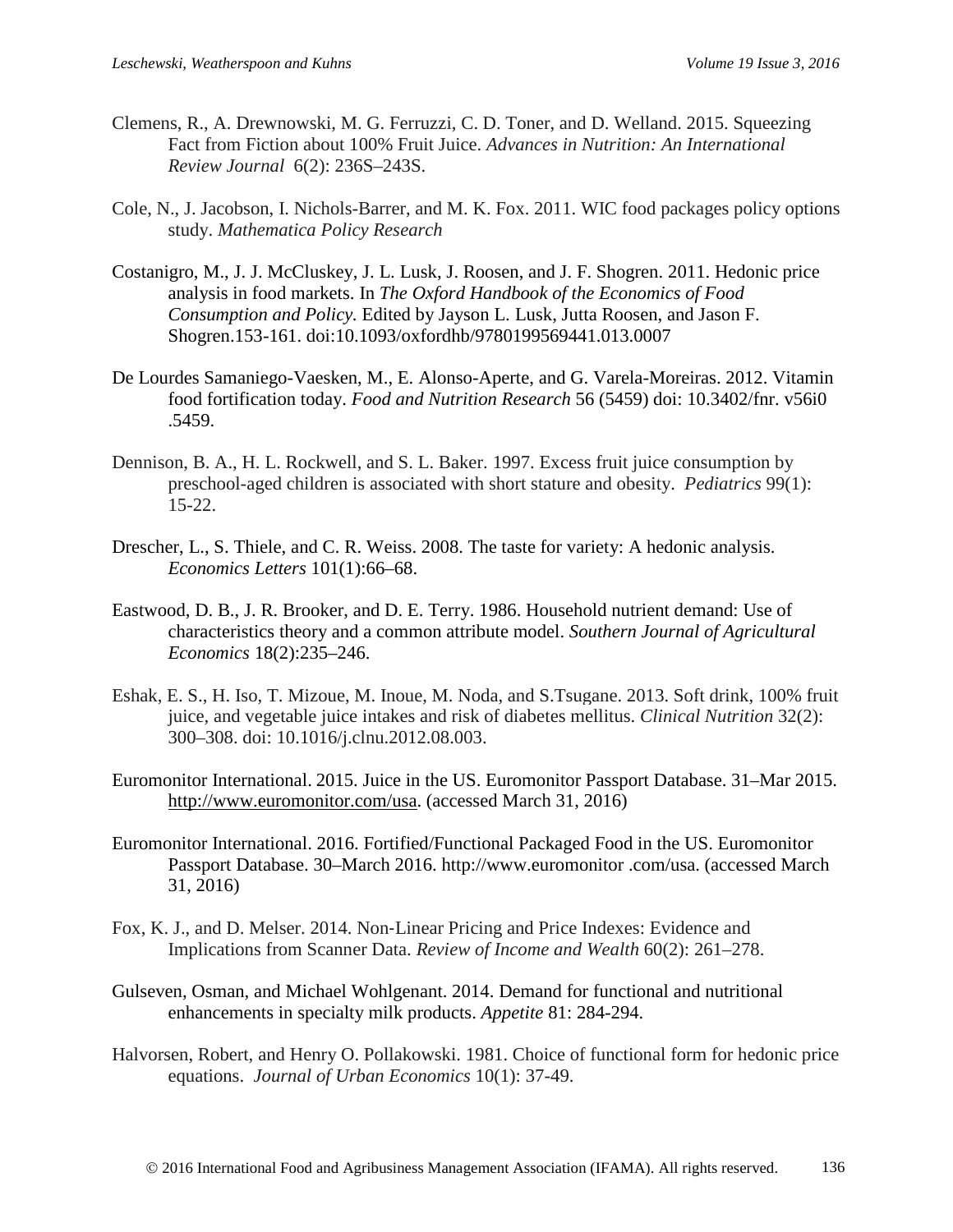- Harris, James Michael. 1997. The impact of food product characteristics on Consumer Purchasing Behavior: The Case of Frankfurters. *Journal of Food Distribution Research* 28: 92–97.
- Harris, J. L., M. B. Schwartz, K. D. Brownell, J. Javadizadeh, and M. Weinberg. 2011. *Evaluating sugary drink nutrition and marketing to youth.* New Haven, CT: Yale Rudd Center for Food Policy and Obesity.
- Imamura, F., L. O'Connor, Z. Ye, J. Mursu, Y. Hayashino, S. N. Bhupathiraju, and N. G. Forouhi. 2015. Consumption of sugar sweetened beverages, artificially sweetened beverages, and fruit juice and incidence of type 2 diabetes: systematic review, meta-analysis, and estimation of population attributable fraction: *BMJ*. 357. doi: http://dx.doi.org/10.1136/bmj.h3576.
- Krebs-Smith, Susan M. 2001. Choose beverages and foods to moderate your intake of sugars: measurement requires quantification. *The Journal of Nutrition* 131(2):527S-535S.
- Lancaster, Kelvin J. 1966. A new approach to consumer theory. *The Journal of Political Economy* 132–157.
- Martirosyan, Danik M., and Jaishree Singh. 2015. A new definition of functional food by FFC: what makes a new definition unique? *Functional Foods in Health and Disease* 5(6): 209– 223.
- Mintel Report. 2015. Juice, Juice Drinks and Smoothies US November 2015. Mintel Group-Consumer Market Research Reports. http://store.mintel.com/juice-juice-drinks-andsmoothies-us-november-2015. (accessed March 25, 2016).
- Mintel Report. 2014. Juice, Juice Drinks and Smoothies US November 2014. Mintel Group-Consumer Market Research Reports. [http://store.mintel.com/juice-juice-drinks-and](http://store.mintel.com/juice-juice-drinks-and-smoothies-us-november-2014)[smoothies-us-november-2014.](http://store.mintel.com/juice-juice-drinks-and-smoothies-us-november-2014) (accessed November 30, 2015).
- Morgan, Karen J., Edward J. Metzen, and S. R. Johnson. 1979. An hedonic index for breakfast cereals. *Journal of Consumer Research* 6(1):67–75. doi: 10.1086/208749.
- Okrent, Abigail M., and Joanna P. MacEwan. 2014. The Effects of Prices, Advertising, Expenditures, and Demographics on Demand for Nonalcoholic Beverages. *Agricultural and Resource Economics Review* 43(1):31–52.
- Oliveira, V., E. Racine, J. Olmsted, and L. M. Ghelfi. 2002. The WIC Program: Background, trends, and issues. U.S. Department of Agriculture, Economic Research Service. No. 33847.
- O'Neil, Carol E., and Theresa A. Nicklas. 2008. A review of the relationship between 100% fruit juice consumption and weight in children and adolescents. *American Journal of Lifestyle Medicine* 2(4): 315–354.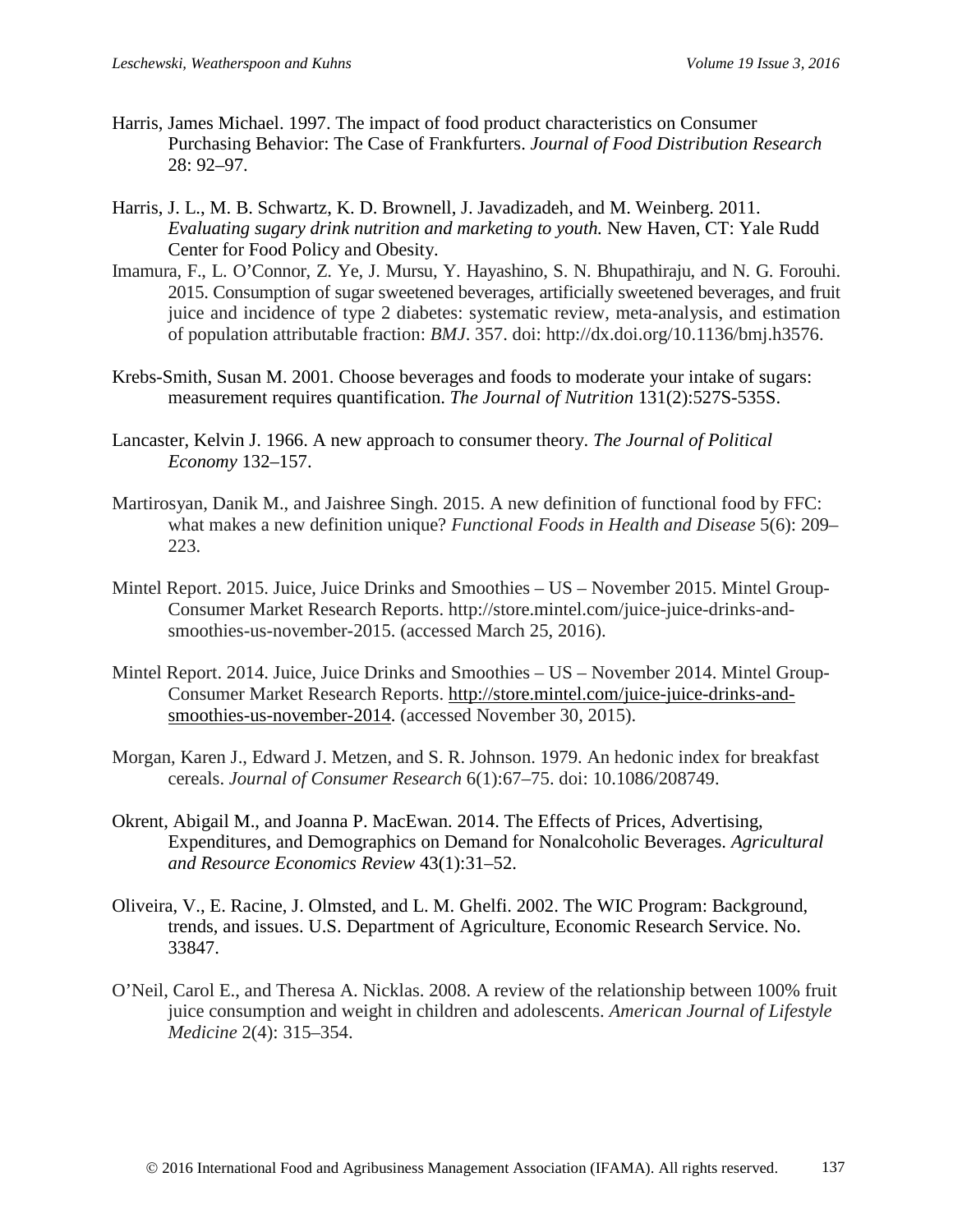- O'Neil, C. E., T. A. Nicklas, M. Zanovec, R. E. Kleinman, and V. L. Fulgoni. 2012. Fruit juice consumption is associated with improved nutrient adequacy in children and adolescents: the National Health and Nutrition Examination Survey (NHANES) 2003–2006. *Public Health Nutrition* 15(10):1871-1878.
- Powell, Lisa M., Sandy Slater, Donka Mirtcheva, Yanjun Bao, and Frank J. Chaloupka. 2007. Food store availability and neighborhood characteristics in the United States. *Preventive Medicine* 44(3):189–195.
- Reedy, Jill and Susan M. Krebs-Smith. 2010. Dietary sources of energy, solid fats, and added sugars among children and adolescents in the United States. *Journal of the American Dietetic Association* 110(10):1477–1484.
- Rosen, Sherwin. 1974. Hedonic prices and implicit markets: product differentiation in pure competition. *The Journal of Political Economy* 82(1):34–55.
- Sethuraman, Raj, and Catherine Cole. 1999. Factors influencing the price premiums that consumers pay for national brands over store brands. *Journal of Product & brand Management* 8(4):340–351.
- Singh, G. M., R. Micha, S. Khatibzadeh, P.Shi, S. Lim, K. G. Andrews, R. E. Engell, M. Ezzati, D. Mozaffarian et al. 2015. Global, Regional, and National Consumption of Sugar-Sweetened Beverages, Fruit Juices, and Milk: A Systematic Assessment of Beverage Intake in 187 Countries. *PloS ONE* 10(8): e0124845. <http://dx.doi.org/101371> /journal.pone.0124845.
- Siro, Istvan, Emese Kapolna, Beata Kapolna, and Andrea Lugasi. 2008 Functional food. Product development, marketing and consumer acceptance—A review. *Appetite* 51(3):456–467.
- Stanley, Linda R., John T. Tschirhart, and Jennifer Anderson. 1991. A hedonic price analysis of nutritionally labeled breakfast cereals: Implications for nutrient labeling. *Journal of Nutrition Education* 23(5):231–238.
- Szathvary, Serena, and Samuele Trestini. 2014. A Hedonic Analysis of Nutrition and Health Claims on Fruit Beverage Products. *Journal of Agricultural Economics* 65(2):505–517.
- Taylor, Catrice. 2014. An Almost Ideal Demand System Analysis of Orange and Grapefruit Beverage Consumption in the United States. Thesis 1913. Clemson University, USA. http://tigerprints.clemson.edu/cgi/viewcontent.cgi?article=2913&context=all\_theses.
- Teuber, Ramona, and Roland Herrmann. 2012. Towards a differentiated modeling of origin effects in hedonic analysis: An application to auction prices of specialty coffee. *Food Policy* 37(6): 732–740.
- U.S. Department of Agriculture. 2016a. FoodAPS National Household Food Acquisition and Purchase Survey. Economic Research Service.<http://www.ers.usda.gov/> dataproducts/foodaps-national-household-food-acquisition-and-purchasesurvey/ background.aspx. (accessed April 23, 2015).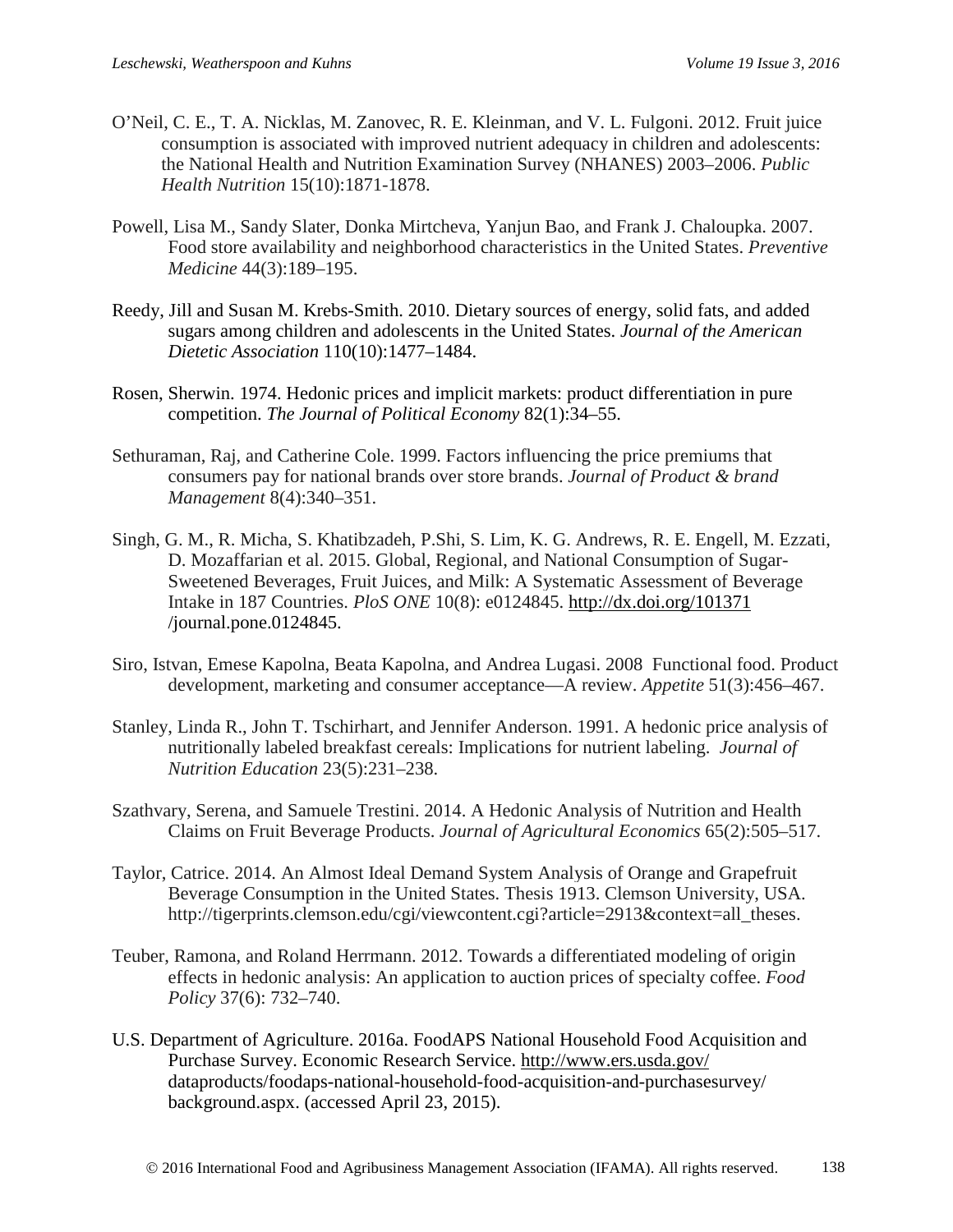- U.S. Department of Agriculture. 2016b. WIC Food Packages- Regulatory Requirements for WIC Eligible Foods. Food and Nutrition Service. http://www.fns.usda.gov/wic/wic-foodpackages-regulatory-requirements-wic-eligible-foods. (accessed March 31, 2016).
- U.S. Department of Agriculture. 2013a. Smart Snacks in School: USDA's All Foods Sold in Schools Standards. Food and Nutrition Service. [http://www.fns.usda.gov/sites/default/](http://www.fns.usda.gov/sites/default/%20files/allfoods_flyer.pdf)  [files/allfoods\\_flyer.pdf](http://www.fns.usda.gov/sites/default/%20files/allfoods_flyer.pdf) (accessed March 31, 2016).
- U.S. Department of Health and Human Services. 2015. 2015–2020 Dietary Guidelines for Americans. [https://health.gov/dietaryguidelines/2015/.](https://health.gov/dietaryguidelines/2015/)
- U.S. Department of Health and Human Services. 2010. Dietary guidelines for Americans. https://health.gov/dietaryguidelines/dga2010/dietaryguidelines2010.pdf.
- U.S. Department of Health and Human Services. 2005. Dietary Guidelines for Americans. https://health.gov/dietaryguidelines/dga2005/document/.
- U.S. Food and Drug Administration (FDA). 2013b. Guidance for Industry: A Food Labeling Guide (14. Appendix F: Calculate the Percent Daily Value for Appropriate Nutrients). http://www.fda.gov/Food/GuidanceRegulation/GuidanceDocumentsRegulatoryInformati on/LabelingNutrition/ucm064928.htm.
- Ver Ploeg, Michele et al. 2009. Access to affordable and nutritious food: measuring and understanding food deserts and their consequences: Report to Congress. U.S. Department of Agriculture. Economic Research Service. Administrative Publication No. (AP-036) http://www.ers.usda.gov/publications/ap-administrative-publication/ap-036.aspx.
- Ver Ploeg, Michele. 2010. Access to Affordable, Nutritious Food is Limited in "Food Deserts". *Amber Waves* 8(1). http://ageconsearch.umn.edu/bitstream/122142/2/02FoodDeserts.pdf
- Wang, Y. Claire, Sara N. Bleich, and Steven L. Gortmaker. 2008. Increasing caloric contribution from sugar-sweetened beverages and 100% fruit juices among US children and adolescents, 1988–2004. *Pediatrics* 121(6):e1604-e1614.
- Weemaes, Hans, and Paul Riethmuller. 2001. What Australian consumers like about fruit juice: results from a hedonic analysis. Paper presented at annual conference of International Food and Agribusiness Management Association. Sydney, Australia. June 27–28.
- Wojcicki, Janet M., and Melvin B. Heyman. 2012. Reducing childhood obesity by eliminating 100% fruit juice. *American Journal of Public Health* 102(9):1630–1633.
- Yim, Eun Soon, Suna Lee, and Woo Gon Kim. 2014. Determinants of a restaurant average meal price: An application of the hedonic pricing model. *International Journal of Hospitality Management* 39:11–20. doi: 10.1016/j.ijhm.2014.01.010.